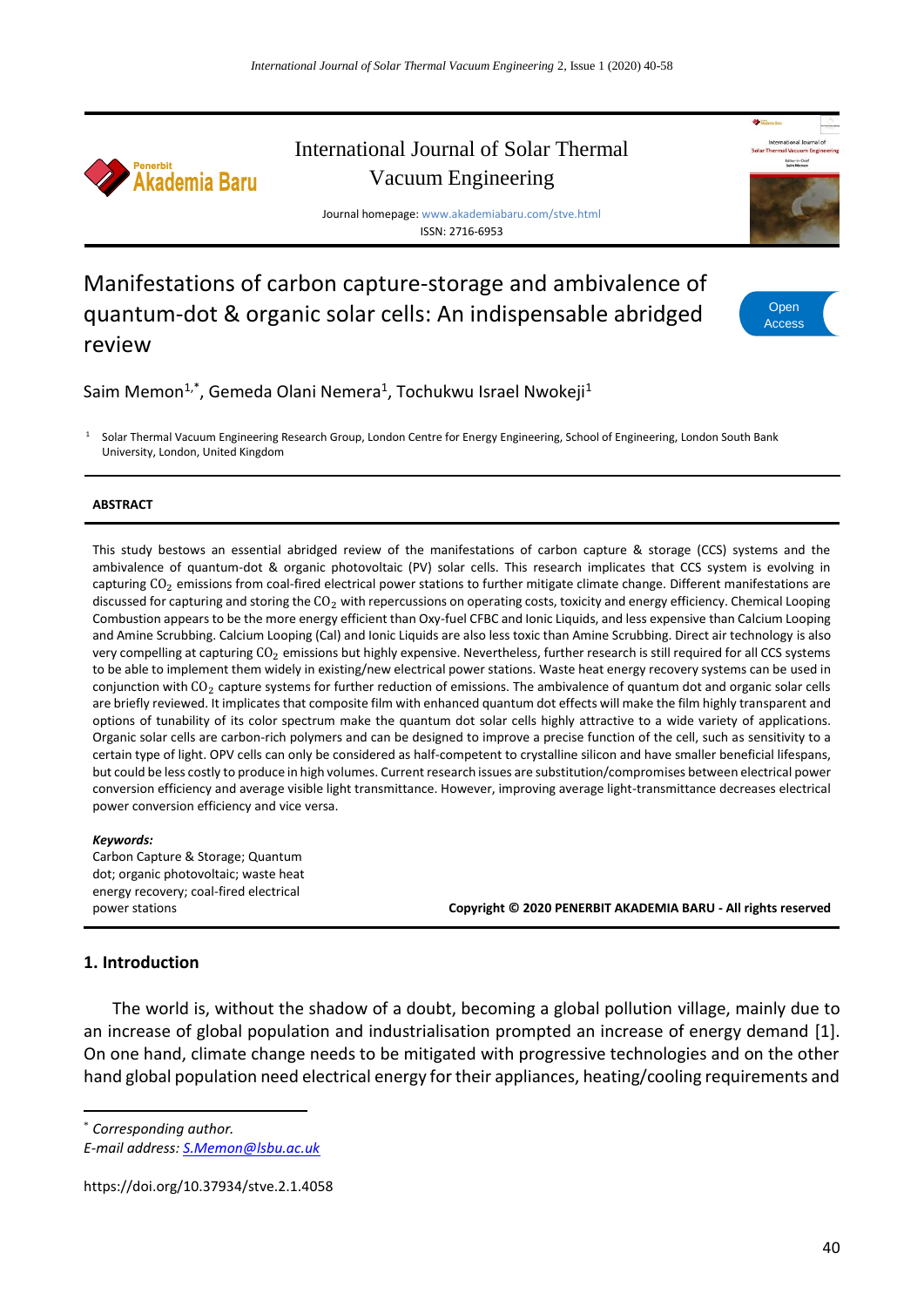

the related services need in order to satisfy the social and economic development, welfare and health. The adoption of the usage of renewable energy sources can assist with the mitigation of climate change. Such an approach is a vital step toward meeting the energy demands of future generations. However, a demolition of the coal-fired electrical power stations might affect the prosperity and affordability of energy requirement to the vast majority of the global population. It is indeed overwhelming that currently, approximately 1.4 billion people in the world are devoid of electricity and more than 80% of these people reside in rural areas. Thus, the number of rural communities that rely on the traditional use of biomass is anticipated to reach 2.8 billion by the year 2030 [2].

Carbon dioxide ( $CO<sub>2</sub>$ ) emissions has long been blamed for climate change [3]. Coal-fired electrical power stations have an environmental responsibility to remove these emissions due to their combustion of coal and other fuels. There are different ways to reduce the  $CO<sub>2</sub>$  emissions from an electrical power station (i.e. by improving the power station's efficiency so that less coal is burned [4]). However, A Carbon Capture & Storage System (CCS) is deemed game-changer at reducing the  $CO<sub>2</sub>$  emissions by specifically lowering the amount of these waste emissions that infiltrate the atmosphere, and instead storing it underground or in a storage site. The CCS system is beneficial in places that emit a lot of  $CO<sub>2</sub>$  and there are various benefits/drawbacks of a CCS system, for which this paper concisely discussed it. By lowering the amount of  $CO<sub>2</sub>$  that reaches the atmosphere, CCS systems could help to avoid worsening climate change/global warming. However, to date CCS systems have not been widely used by coal-fired electrical power stations. It is essential to be able to re-use any wasted energy to become more energy-efficient. This is done by using thermoelectric devices that convert wasted heat energy to electrical energy [5,6]. Energy-efficiency is a great way to mitigate climate change. There are different systems for recovering wasted combustive heat energy, which can be lost industrially or from coal-fired electrical power stations, electric vehicles and etc [7]. The wasted heat energy can then be used as an energy source instead of being deserted. The first part of the paper is to present the manifestations on critically analysing and reviewing the latest developments of the Carbon Capture & Storage System (CCS) and waste heat recovery systems.

The second part of this abridged review paper discusses ambivalence of the progressive photovoltaics technologies such as organic photovoltaic solar cells and quantum dot solar cells and how the future of these will help in not only mitigating the carbon emissions but also advancing or modernising the building and electric vehicles glass sheets. As photovoltaic device was first demonstrated back in the 1800's, since then the concept of solar technology was well known [8]. An important technology breakthrough was developed of p-n junction solar cells with silicon, at Bell laboratory, presented as solar battery [9]. Radiation from the sun is seen as the most abundant renewable energy source to human. Alexandre Edmond first recorded photovoltaic effect in the year 1839. Silicon has continued to be the dominating material for photovoltaics technology and developed in a slow but steady fashion over the last 60 years. The latest millennium (2000) technology revolution contributed to massive expansion of silicon, one of the major contributions in the silicon development was subsidy grant in Europe and around the world made to radicalize silicon solar technology, which are still dominating as significant chunk of entire market of photovoltaics (PV) providing its much greater power conversion efficiency at approximately 15-20% [8,10]. An understanding of the photo-physics for organic materials is still evolving, yet comprehensive theoretical models are available for explaining the organic thin film photovoltaic device characteristics from the basics of properties of materials. The operation of the organic photovoltaics (OPV) technology and Quantum Dot is theoretically reviewed and their terminologies of conventionally inorganic p-n junction solar cell to get a qualitative understanding in this paper. An advancement in OPV is being researched which can be itemised as measures to improve device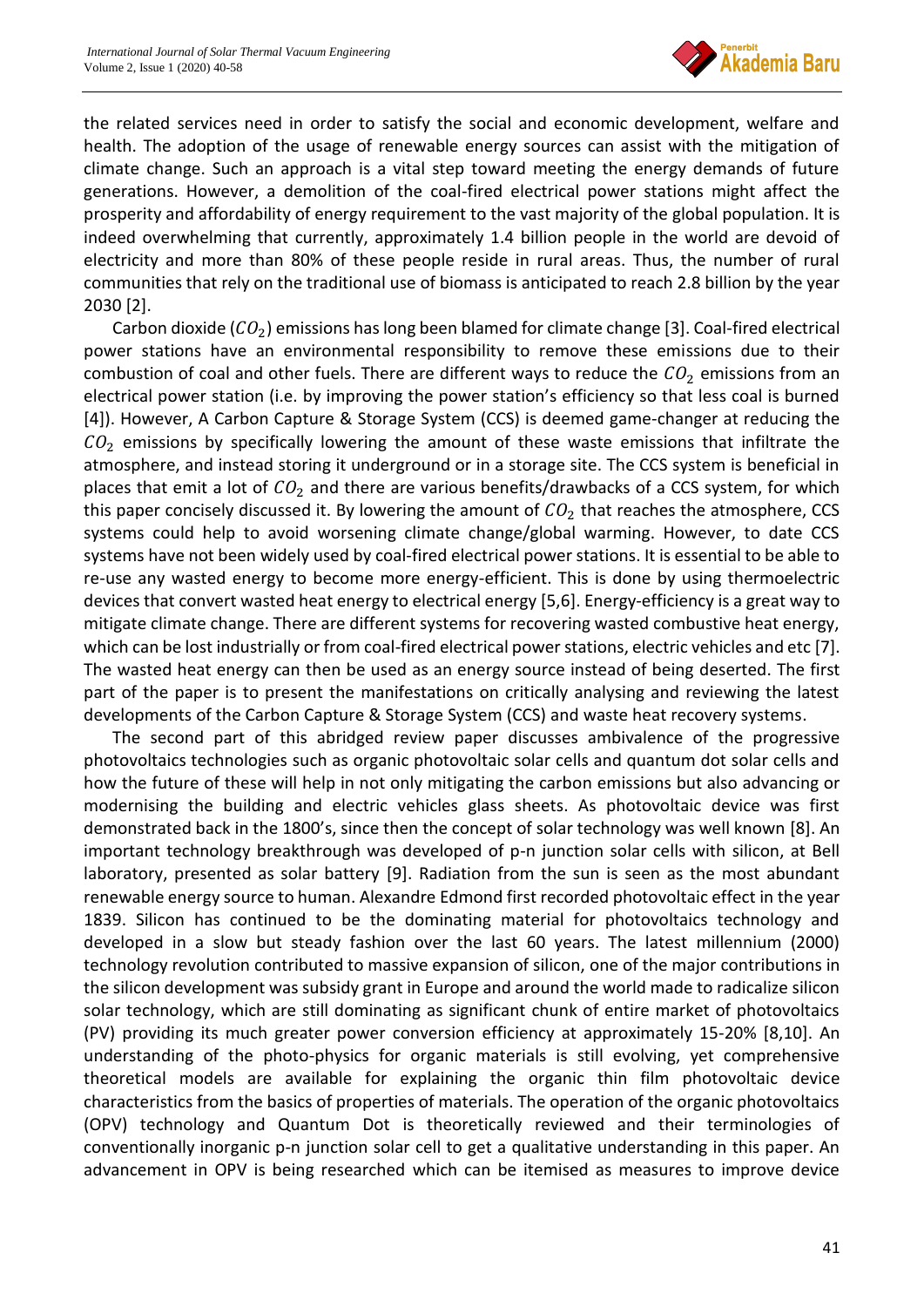

efficiency compared to the existing technologies, these are key factors that attracts global commercial interest in organic semiconductors [11], includes (a) ability to be deposited at room temperature on a variety of low cost substrate material (plastic, glass, metal foils), (b) relative ease of processing, (c) material inherently flexibility and readily available, (d) ultra-low cost, and (e) environmentally friendly.

### **2. Carbon capture & storage (CCS) system manifestations**

### *2.1 Manifestation of amine scrubbing*

An amine scrubbing manifests slit f  $CO<sub>2</sub>$  from flue gas, typically coal, by utilising a chemical solvent [12] and an absorption tower. This method has noticeably been around for a long time and is one of the most achievable approaches to combat global  $CO<sub>2</sub>$  emissions [13]. It has been mainly used in electrical power stations that are coal-fired [13]. A typical coal-fired power stations are being hinged to mitigate climate change, through the process of separating the  $CO<sub>2</sub>$ , amine scrubbing is an effective solution, with a 75-90%  $CO<sub>2</sub>$  capture rate [14]. Innovative Amine Scrubbing technologies 'can capture  $CO_2$  with heat duty less than 2.7 MJ/t CO<sub>2</sub> and equivalent work less than 250 kWh/tCO<sub>2</sub>' [5]. Nonetheless, this method requires a large quantity of heat to regenerate the amine solvent (0.72- 1.74 MWt per MWe) [15]. There are alternative configurations of this method that allow for optimisation but for existing coal-fired electrical power stations, output power reductions may be necessary [15]. Recent improvements on the features of amine scrubbing are reversible stripping and advanced stripper configuration. reversible stripping achieves a difference with  $CO<sub>2</sub>$  loading at 'rich (5 kPa  $CO_2$ at 40 °C) and lean (0.5 kPa at 40 °C) conditions' giving an idea of capacity and allowing us to see how efficient this process is in achieving a high  $CO<sub>2</sub>$  removal. Another improvement to the process is 'advanced stripper configuration', which essentially reduces the heat loss as water vapour by the use of an inter-heated stripper. This configuration is perceived to achieve almost 20% less energy. Absorption by chemical solvents combined with  $CO<sub>2</sub>$  long-term storage appears to offer interesting and commercial applicable  $CO<sub>2</sub>$  capture technology' [16]. However, it is suggested that the amine scrubbing process could better be optimised when used in a large coal-fired electrical power stations in order to meet the 'high regeneration energy cost'.

In particular, the cost of amine scrubbing is considered to be high approximately between 40 and 70 €/ton $CO_2$ ) [16]. It influences to the operational and capital cost for coal-fired electrical power stations. However, with a slight diminution in  $CO_2$  capture cost can be afforded by the  $CO_2$  emission trading credits generated by amine-based capture system [14]. Amine scrubbing may be considered a toxic option [17] for CCS when compared to Calcium Looping due to the use of chemical solvents. The Amine Scrubbing method is yet an effective method for removing  $CO_2$  with its high  $CO_2$  capture rate, however, it is quite costly and a toxic option as it uses amine solvent chemical. Any typical coalfired electrical power station produces a power of 1000 kWh/t $CO<sub>2</sub>$  released. Thus, by using amine scrubbing method reduces the output power efficiency of about 20-30%, which is a trade-off [12].

#### *2.2. Manifestation of Ionic liquids*

This competing method poses the use of ionic liquids (i.e. ammonium, sulfonium, alkyl sulphate [18]) instead of the chemicals used in Amine Scrubbing. As Amine Scrubbing is 'very energy intensive' and 'due to emissions of the used volatile solvent components' [18], ionic liquids were proposed as an alternative. The use of ionic liquids is actually known to be 'useful for  $CO<sub>2</sub>$  separation from flue gases' due to various properties such as 'reasonable thermal stability', 'absorption capacity', 'lower vapour pressure', etc. Ionic liquids are flexible in nature and have potential to decrease the cost of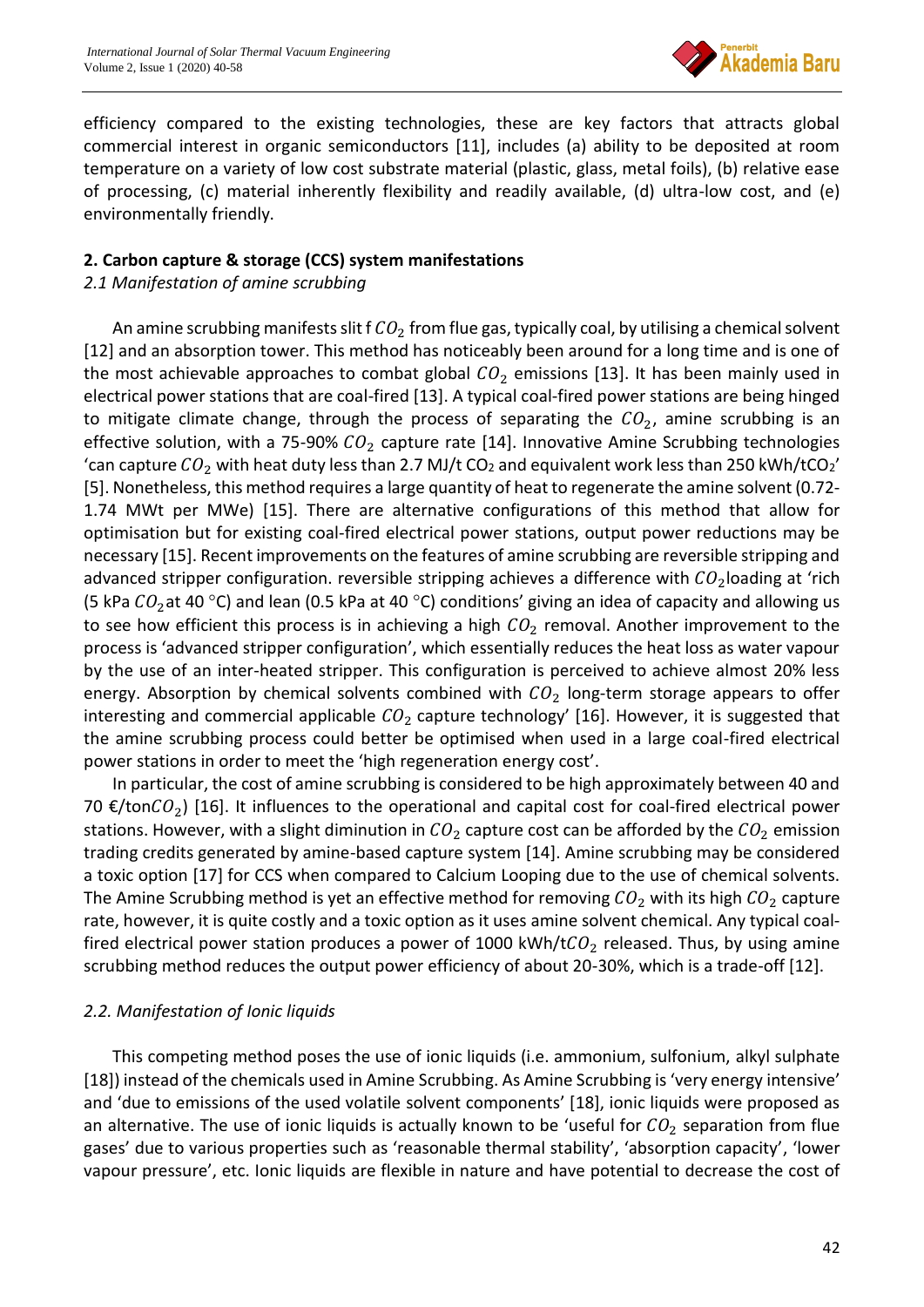

 $CO<sub>2</sub>$  capture [18]. Ionic liquids are also easier to recycle [12]. However, 'physical ionic liquids for  $CO<sub>2</sub>$ capture has lower  $CO<sub>2</sub>$  absorption capacity at post-combustion conditions [18]. Ionic liquids can be used without water, which reduces energy required for  $CO<sub>2</sub>$  removal [14]. A relationship described by [12] between the physical properties of the ionic liquids and  $CO_2$  solubility, as well as into ion selection, task-specific ionic liquids, and molecular simulations of  $CO<sub>2</sub>$  with ionic liquids. It appears that the use of ionic liquids may be a better option when compared with Amine Scrubbing due to solving the issue of further emissions from the amine solvent used in Amine Scrubbing. Ionic liquids are more environmentally-friendly (although not all are biodegradable [18]). The use of ionic liquids still has drawbacks, such as the price of ionic liquid solvents. For example, 'the price/performance ratio of existing ionic liquids is still insufficient to compete with existing commercial solvents at a rate of ∼1000 \$/kg' [19].

## *2.3. Manifestation of Calcium looping, CaL*

This method is an improved version of Carbonate Looping. Calcium looping removes  $CO<sub>2</sub>$  'from the exhaust of a coal-fired electrical power station, generating a pure stream of  $CO<sub>2</sub>$  ready for geological sequestration' [20]. The calcium looping CCS system uses CaO 'as a regenerable sorbent of  $CO_2'$  [12]. The basic process involves a very high heat in the calcination of solid calcium. This allows for thermal decomposition into a gas form of  $CO<sub>2</sub>$  and solid form of CaO, giving a stream of carbon dioxide which is purified and ready for use/storing [20]. This 'calcination' part of the process is also accompanied with a 'carbonation step' [12], which is a similar reaction but in reverse [20] and allows for the carbon dioxide level to be reduced within the flue gas. Both steps use extremely high temperatures of up to  $900^{\circ}$ C [12]. Updates to the Calcium Looping method include a possibly different material in order to improve the operation of this system [12]. Post-combustion Calcium Looping has been successful in pilot plants [16], particularly in Spain. According to [17], calcium looping is deemed as less toxic than amine scrubbing, so, a better option for mitigating toxicity. This is likely due to the chemical used in amine scrubbing, as compared with the limestone used in Calcium Looping [21]. As electrical power stations generate power, and this is the least toxic method of 'decarbonation of power generation' [22], this appears as the better solution. Further to this, it doesn't require a scrubbing tower, as with amine scrubbing, [20] and the sorbent is economical, costwise. However, the  $CO_2$  capture rate is comparatively lower at around 85% [23], and therefore, a less effective method for electrical power stations to help mitigate climate change. Additionally, as the process involves a direct reaction with calcium oxide, electrical power stations would require an ability to produce large amounts of high purity oxygen [23] for this process, which may not be feasible for every electrical power station. Electrical power stations would also need to pay the high set-up costs for this particular CCS method. Nevertheless, there is potential going forward to improve this CCS method and its running costs to make it more attractive for electrical power stations to implement and utilise in the hopes of mitigating climate change.

## *2.4. Manifestation of direct air capture technology*

This method is described as removal of  $CO<sub>2</sub>$  emissions from the 'air and generating a concentrated stream...for reuse' [24]. The wet air capture type is 'the most developed approach' [12] and uses 'aqueous sodium hydroxide (NaOH)-based solutions' (soda/lime), and the dry air type uses 'solid organ amine- based adsorbents' [24]. The most recent proposed change to the wet air capture type is the one that 'involves direct causticisation with titanates' – requiring less energy [24]. Reducing the energy demand can lessen the mitigation costs [12] making it a better contender in the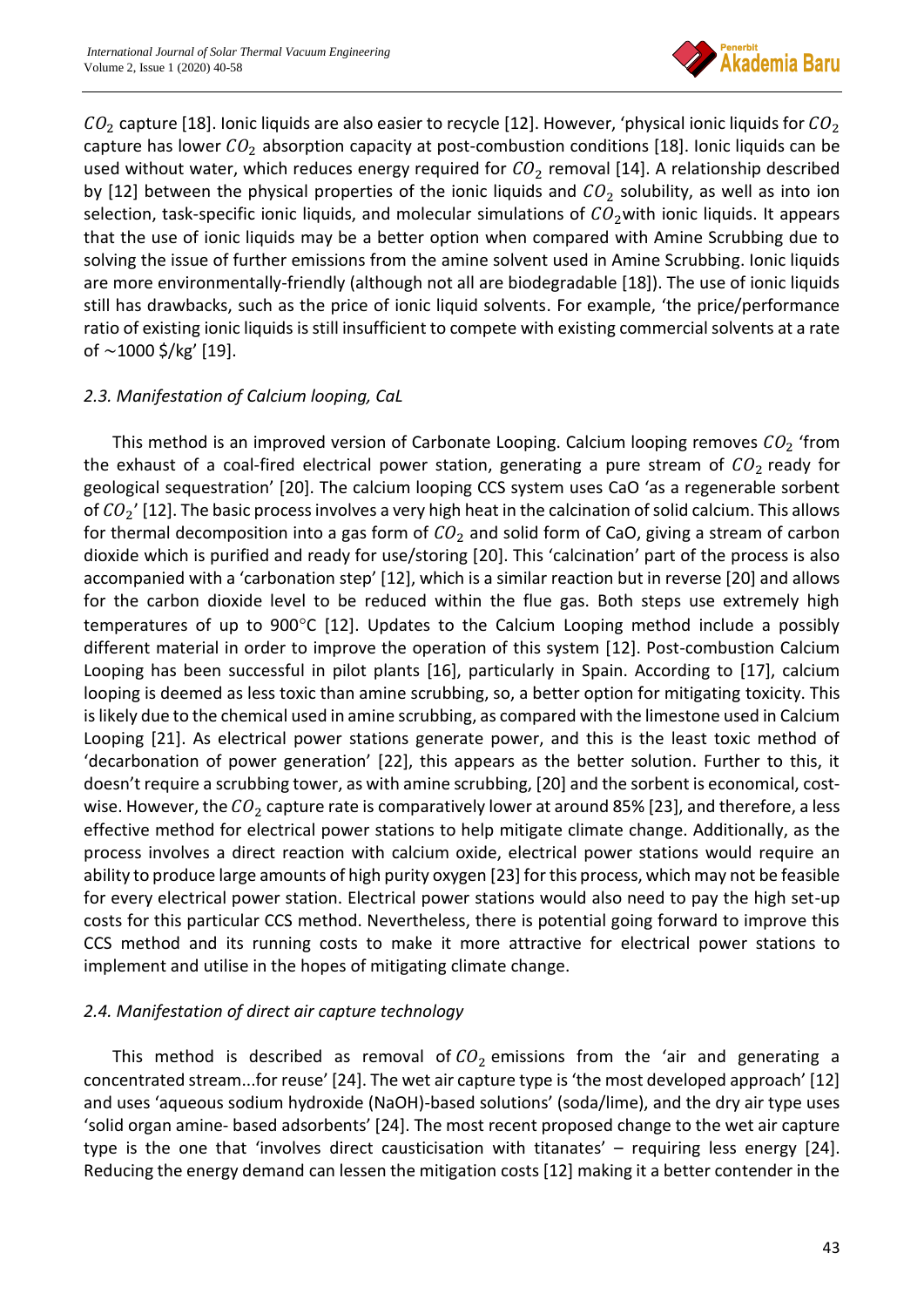

climate change mitigation tools. This type of  $CO<sub>2</sub>$  capture is extremely helpful in mitigating climate change as it can be used to 'adjust the atmospheric  $CO_2'$  in the event of 'atmospheric greenhouse gas inventory reaching dangerous levels'. Therefore, direct air capture may be able to reduce climate change by literally altering the atmosphere and reversing atmospheric pollution to the environment. Direct Air Capture 'removes emissions from any part of the economy with ease' and it 'it permits reduction in concentrations faster than the natural carbon cycle' [24]. In more recent times, there are more cars on the roads, and these are constantly creating emissions. Many researchers propose that direct air capture could possibly be used for tackling this particular cause of worsening climate change going forward [12,24]. However, one factor stopping this being implemented widely at present is the high energy and monetary costs attached to this particular method, which could be an issue for Electrical Power Stations. Researchers highlight the need to deploy other less costly methods first as this is a very expensive option for mitigating climate change. Therefore, electrical power stations should consider alternative methods and use this as the last option. [25] agrees with this notion in that it sees Direct Air Capture as a 'risky policy decision' with regard to high costs, and also states that the transport sector is a better place for use of this technology. To clarify, Direct Air Capture is not considered a great option for electrical power stations as they are 'large fixed-point sources' and Direct Air Capture is better used for 'global atmospheric concentrations'/large scale removal [24].

## *2.5. Manifestation of Chemical-looping combustion*

This method involves 'oxidizing fuels without the direct use of either air or oxygen' [26]. Using this approach, 'the fuel (usually natural gas), is oxidized by an oxygen carrier, which is then regenerated by reaction in air' [26]. The oxygen carrier that assign oxygen from combustion air to the fuel meaning air and fuel do not directly contact each other [27]. There are 'two interconnected fluidized beds, i.e. fuel reactor and air reactor' [27]. Within the fuel reactor, there is usually only  $CO_2$  and  $H_2O$  and 'slight production of nitrogen oxides (Nox), so that after condensation of the water' [28], there will be a pure stream of  $CO<sub>2</sub>$ . Research has shown that Ni is one of the suitable options for the carrier and that this method is a 'low cost  $CO_2$  capture' approach [28]. This system of carbon capture and storage is deemed as the most energy-efficient form, as no energy is 'expended for the gas separation' [12] meaning almost all carbon is captured. Unlike Calcium Looping, this method does not need large amounts of pure oxygen that 'require higher power consumption for  $CO<sub>2</sub>$  generation' [27]. The lesser amount of energy required for this method means that there will be no energy penalty for electrical power stations, and it is an attractive option for it to use in order to mitigate climate change as an abundance of energy/costly equipment is not required.

 $CO<sub>2</sub>$  Can be effortlessly retrieved in this method 'by condensation of the water vapor without any extra cost' [27], unlike CCS systems that use absorption. The performance of Chemical Looping Combustion against Calcium Looping Combustion in coal-based power plants (power stations) was analysed by [29]. It was found that Chemical Looping combustion was a more efficient system for removing pre-combustion  $CO<sub>2</sub>$ . Nevertheless, both methods were more efficient than solvent-based methods, and (i.e. capital and electricity) costs were lower. According to [30], out a 100%  $CO_2$  capture rate for IGCC–CLC (Integrated Gasification Combined Cycle-Chemical Looping Combustion) post combustion technologies. With the 'modification of IGCC–CLC into CDCLC (Coal Direct Chemical Looping Combustion) tends to increase the net electrical efficiency by 4.7% while maintaining 100%  $CO<sub>2</sub>$  capture rate' [30]. Therefore, to mitigate climate change, this is a very effective CCS system, as it is energy-efficient and has lower cost compared to other systems. As energy-efficiency is more environmentally-friendly. Recently, there has been a research [31] on this method carried out into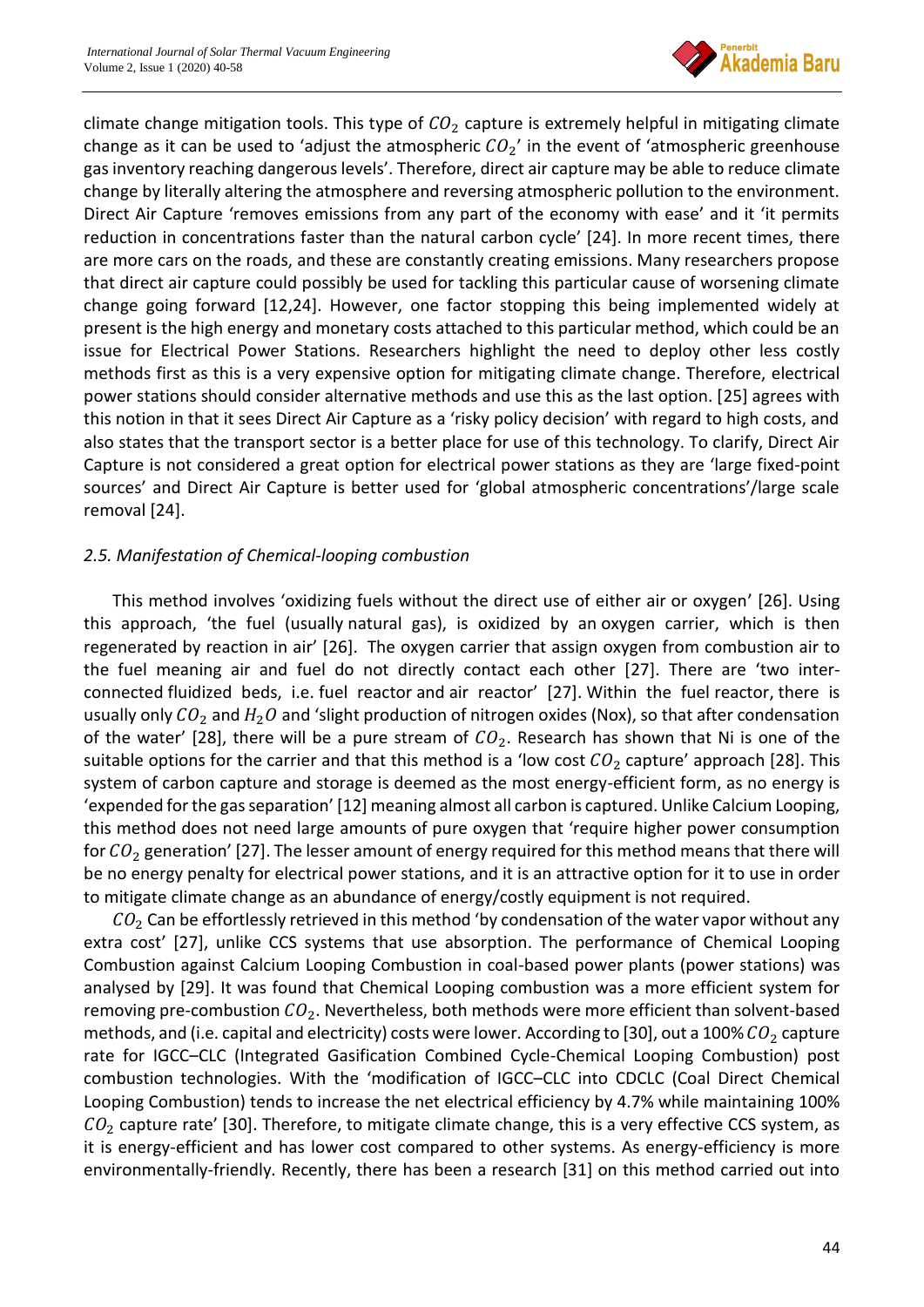

scaling up this technology, the use of different materials for the carrier, and CLC with the use of solid fuels. In which, the fuel is introduced to the fuel reactor in a gaseous form where it reacts with the oxygen carrier. The reduced metallic oxide will then be scattered in to the air reactor where it is going to be oxidized and regenerated. When comparing this particular technology for  $CO_2$  separation with others discussed earlier in a power process with natural gas as the fuel, has a sufficient reduction in the efficiency of 12-19% [32].

## *2.6. Manifestation of Oxy-fuel combustion technology*

This is the leading method and most developed method. The process 'involves burning the fuel with nearly pure oxygen instead of air' [33]. Further to this, 'in order to control the flame temperature, some part of the flue gas is recycled back into the furnace/boiler' [33]. The main concept is that it uses nearly pure oxygen, meaning that the final flue gases is mostly concentrated in  $CO<sub>2</sub>$  and water and easier to purify/store. During the boiler stage of this process (where oxygen and fuel is heated), the steam produced can be used to power the turbines. According to [4] concedes that it is the most promising CCS method as 'due to the high flue gas  $CO<sub>2</sub>$  concentration, it does not require  $CO_2$  separation'. This avoids power station losses, in terms of efficiency. This method also allows for lower equipment and costs for operation as with this method 'four-fold reduced flue gas volume' occur by using oxygen for combustion instead of air. According to [29], they discovered Oxyfuel Combustion in combination with IGCC (integrate gasification combined cycle) that can reach a  $CO<sub>2</sub>$  capture rate of 99% and better efficiency [34]. This means that the power station could be almost completely free of  $CO<sub>2</sub>$  emissions, resulting in a very little negative impact on climate change. However, this idea based on future IGCC plants and does not take consideration into approaches for existing power stations. It implicates that by the recycling of the flue gases (RFG), which is a key element of Oxy-fuel Combustion, realistically 'increases the cost of the process' [35]. Though, remaining CO<sub>2</sub> can be purified at a lower cost by using a cryogenic air separation unit to allow 'high purity oxygen to be mixed with RFG (Recycling Flue Gases) prior to combustion to maintain combustion conditions' [35]. These materials will then be able to tolerate elevated temperatures. Although this is a promising method but the perceived costs vary greatly, especially between different counties [36]. Nevertheless, this system requires the power station to have a 'recycle loop,  $CO<sub>2</sub>$  purification' and cause an energy penalty because of 'the requirements of producing  $O<sub>2</sub>$  and compressing  $CO_2'$  [12]. Plant efficiency was reported to be reduced [36]. Therefore, although it is deemed as the most interesting method to date, it still has many drawbacks that make it an unattractive option for mitigating climate change.

#### *2.7. Manifestation of Oxy-fuel Circulating Fluidised Bed Combustion (CFBC)*

This method is similar to Oxy-fuel combustion, but the difference is that it involves circulating fluidised bed combustion (CFBC) [12]. The process involves 'the fuels being burned in a turbulent bed of an inert material, thus ensuring high heat transfer rates, and good solid mixing.' [12]. However, unlike Oxy-fuel combustion, where '70-80% of the flue gas must be recycled, lower levels of flue gas recirculation are possible' [12] allowing for flexibility in size of the system. Therefore, higher cost savings. This method is currently widely used in the power industry [12] and there have since been many pilots of this approach for  $CO<sub>2</sub>$  capture, with numerous experimental results on emissions, etc. There is also a demonstration unit of this system in Spain, with plans to build a larger scale unit [36]. It is so far a good indicator of the performance of this method. A successful 3-year  $O<sub>2</sub>GEN$  project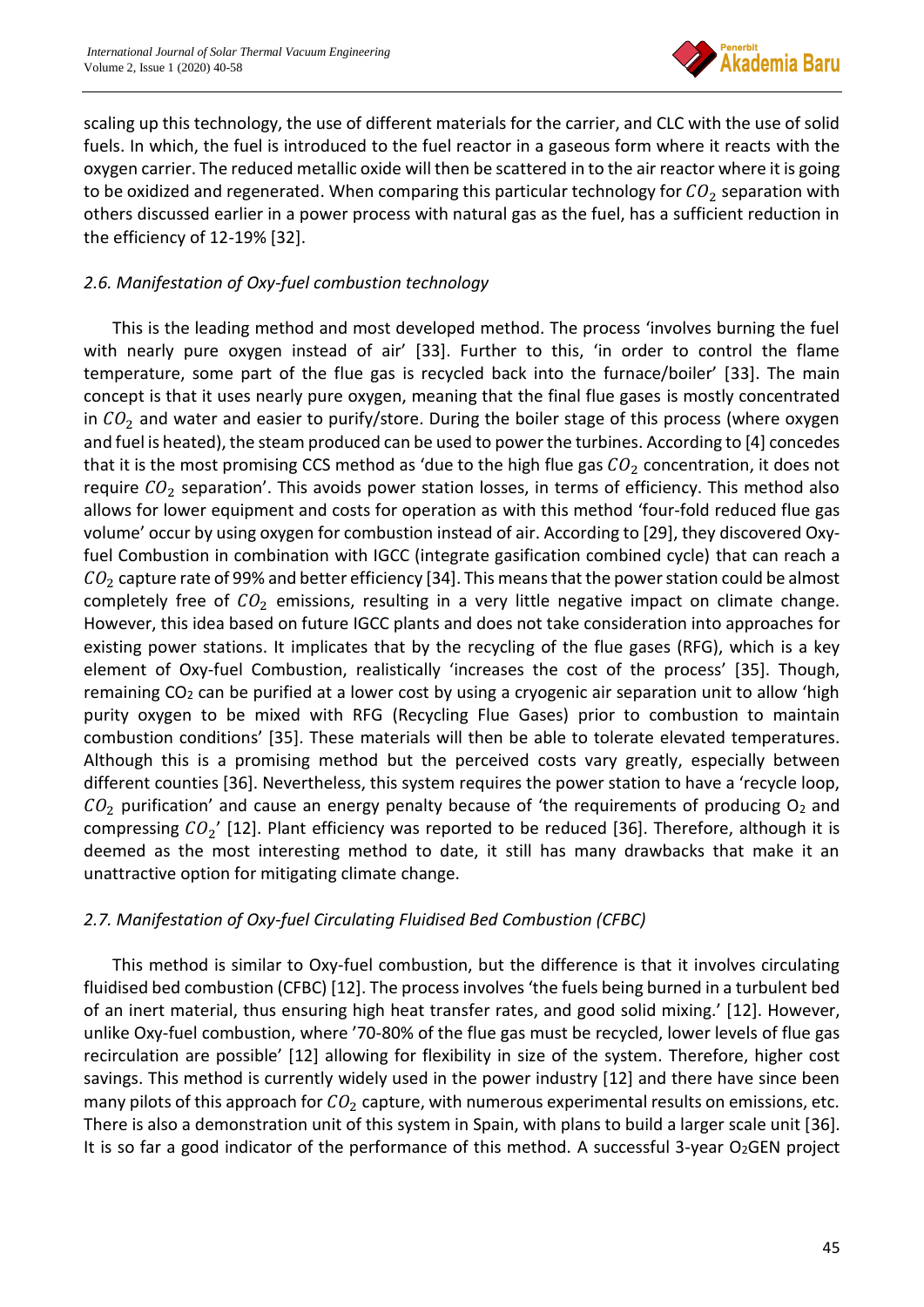

developed a 2nd generation oxy-fuel circulating fluidized bed power station and focused on 'higher oxygen concentrations with the aim of decreasing flue gas recirculation and the energy penalty' [37].

The air separation and also the compression and purification components were improved and as a result, energy consumption was reduced. Another area of improvement was the efficiency, which was achieved through integration methods. This was a key milestone for Oxy-fuel CFBC. Foster Wheeler, who is known for bringing CFBC to commercial level is currently involved with ENDESA to develop a supercritical CFBC that will capture 90% of  $CO<sub>2</sub>$  emissions [3]. Therefore, this is an improved version of Oxy-fuel combustion, and has many advantages such as cost savings, reduced energy consumption, improved efficiency. Thus, the reduced energy consumption, specifically, will have an improved impact on the environment.

## *2.8. Manifestation of Low temperature adsorbents*

As  $CO<sub>2</sub>$  capture systems usually are associated with requiring extremely higher temperatures, there have been proposals for low-temperature means for capturing  $CO<sub>2</sub>$ . The high temperatures were associated with certain drawbacks. The proposed low temperature adsorbents proposed needed to take into consideration the possibility of performance loss, cycle time, hydrothermal stability, cost of equipment, and more [12]. Some proposed adsorbents include zeolites [12] with 'values of the  $CO_2$  uptake between 2 and 3 mol/kg at 0.1 bar, at temperatures between 15 and 35  $\degree$ C.' However, if there is water present, the adsorption performance can be reduced [12]. MOF's, Mesoporous silicas, and carbon-based adsorbents were also proposed, and testing at pilot plants have taken place to determine the effectiveness of the low temperature adsorbents with regards to  $CO<sub>2</sub>$  capture of more than 90% [12].

#### **3. Manifestation of combustive waste heat energy recovery**

There is an increasing interest in harnessing the combustive waste heat energy into a smaller portion of electrical energy by utilising the thermoelectric Peltier modules [38]. However, current research tends to focus more on the thermoelectric materials of the system rather than the design of the system itself. They can be used anywhere where there is wasted heat energy, for example electric vehicles and coal-fired or nuclear power stations. The working principle and primary materials are reported elsewhere [39]. It is pertinent to mention that the energy conversion efficiency with thermoelectric system still needs improvement. Also, a greater potential can be realised with the use of phase change material for storing the waste heat for useful purpose, specifically for the charging of electric vehicles [40,41,42] that subsequently improves the overall charging efficiency. The latest developments include nanomaterials [7], but these are still in the development stage, and system design improvements such as thermoelectric material volume and weight. If higher efficiency thermoelectric systems are manufactured with the progressive technologies such as vacuum thermoelectric then the scope of it can be integrated to coal-fired electrical power stations in conjunction to CCS that will improve overall operational and conversion efficiency. Organic Rankine cycle unit typically recovers wasted heat and transforms it into electricity. It is a variation of the Rankine Cycle Unit. There is also a Supercritical Rankine Cycle Unit that involves supercritical fluid [43]. The difference with the Organic Rankine Cycle Unit system is that it uses an organic fluid and it can also potentially be used in power stations. The process of this system involves this fluid evaporating inside the boiler, before ending up in an expansion device or heat exchanger. One particular article [43] states that 'in the conversion of low temperature heat into electricity the greatest efficiency is obtained in many cases by using an Organic Rankine Cycle (ORC)' and looks at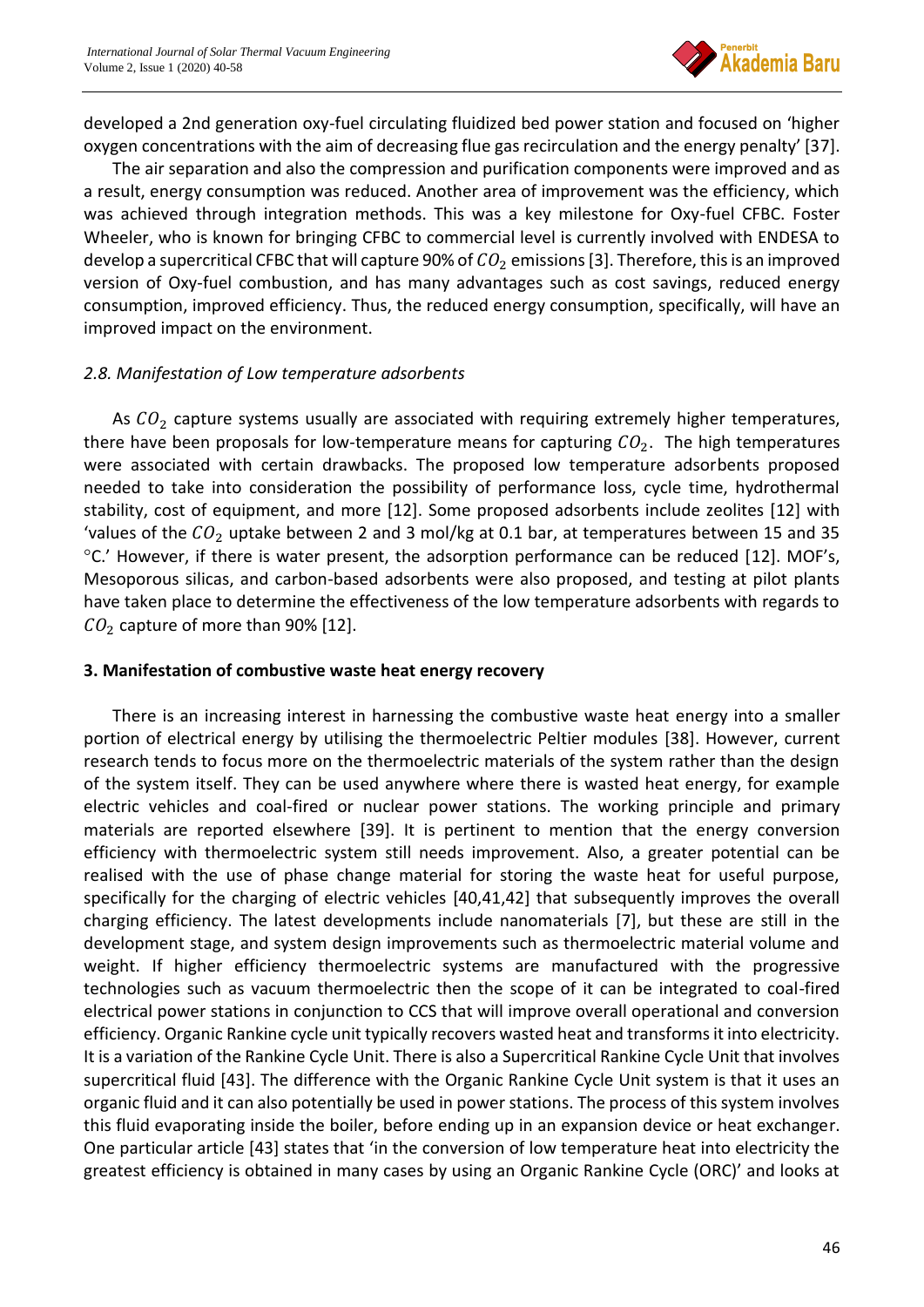

whether the process is possible with high temperature applications and a change in design using a high-speed oil free turbogenerator-feed pump instead. It is an ongoing effort to invent different possible fluids that impact on their performance. According to [44], 'the system efficiency increases and decreases for wet and dry fluids, respectively, and the isentropic fluid achieves an approximately constant value for high turbine inlet temperatures' [44]. Although this system can recover wasted heat energy from thermal processes carried out by industrial power stations and various other places, it has been heavily researched within vehicle applications. According to [45], a well-designed Organic Rankine Cycle system to internal combustion engine can effectively improve the overall energy efficiency and reduce emissions with around 2–5 years payback period through fuel saving. However, this system would need to be tailored to use in electrical power stations to ensure it is as effective as possible.

### **4. Ambivalence of quantum-dot & organic solar cells durability**

#### *4.1 Organic solar 'photovoltaic' PV cells*

Currently, organic materials used in solar cell comprise of conducting polymers, dyes, pigments, and liquid crystals [46]. Subsequently, the conductive polymers are also known for their best photo physical properties, conjugated polymers and molecules have their enormous advantage of simplicity. In addition, chemical modification to alter their properties such as the band gap. Molecules with larger molecular weight (>1000amu) are referred as "polymers" [47]. Depending on their molecular structure and chemical composition, polymers can in principle be soluble or insoluble in common solvent organic solar cell conveys carbon-based materials as main constituent of its device rather than silicon. Organic photovoltaics (OPV) is made of compounds mass-produced as a thin roll of plastics [48], with the possibility of storing more solar cell than the predecessors, this recent innovation have paved a new drive in organic photovoltaic technology which would be further combined either with dye sensitized or Quantum Dot [49]. There are four important processes in an organic photovoltaic cell: absorption of light; charge transfer and separation of opposite charges; charge transport and; charge collection [50]. These must be optimised to obtain higher conversion efficiency. More significantly, organic semiconductor can be processed from solution at or near room temperature on a flexible substrate by simple, cheap and low-energy deposition method, such as spin or blade capacity there by yielding cheaper devices, which have to be sealed up to build larger system or seal down to build smaller system. Its unit are in megawatts range or mini range [50]. The normal silicon solar cell technology has aged to a point where by cost discount are generally foreseen, only by the economical measure to rate when compared in calculation to thin film photovoltaics technologies. On the other hand, it situates OPV in no extra or less in the same line with the normal silicon technology. To bridge the gap of economic difference, this create an urgent attention to rectify such with latest revealed technology and the notion for photovoltaic conversion, to reduce the price of solar cell. Present literature [51] worked towards cost reduction by enhancing the device architecture by the use of various semiconductor material such as, silicon, gallium, cadmium, telluride, indium phosphide, arsenide, etc. Considering other proven research making silicon the best-developed solar cell technology, their commitment has proven its level of efficiency to 25% with crystalline silicon material.

Organic PV, or OPV, cells comprises of carbon-rich polymers and can be designed to improve a precise function of the cell, such as sensitivity to a certain type of light [50]. This technology has the logical potential to deliver electricity at a reduced cost than silicon or thin-film technologies. OPV cells can only be considered as half-competent to crystalline silicon and have smaller beneficial lifespans, but could be less costly to produce in high volumes [52]. They are applicable to a diversity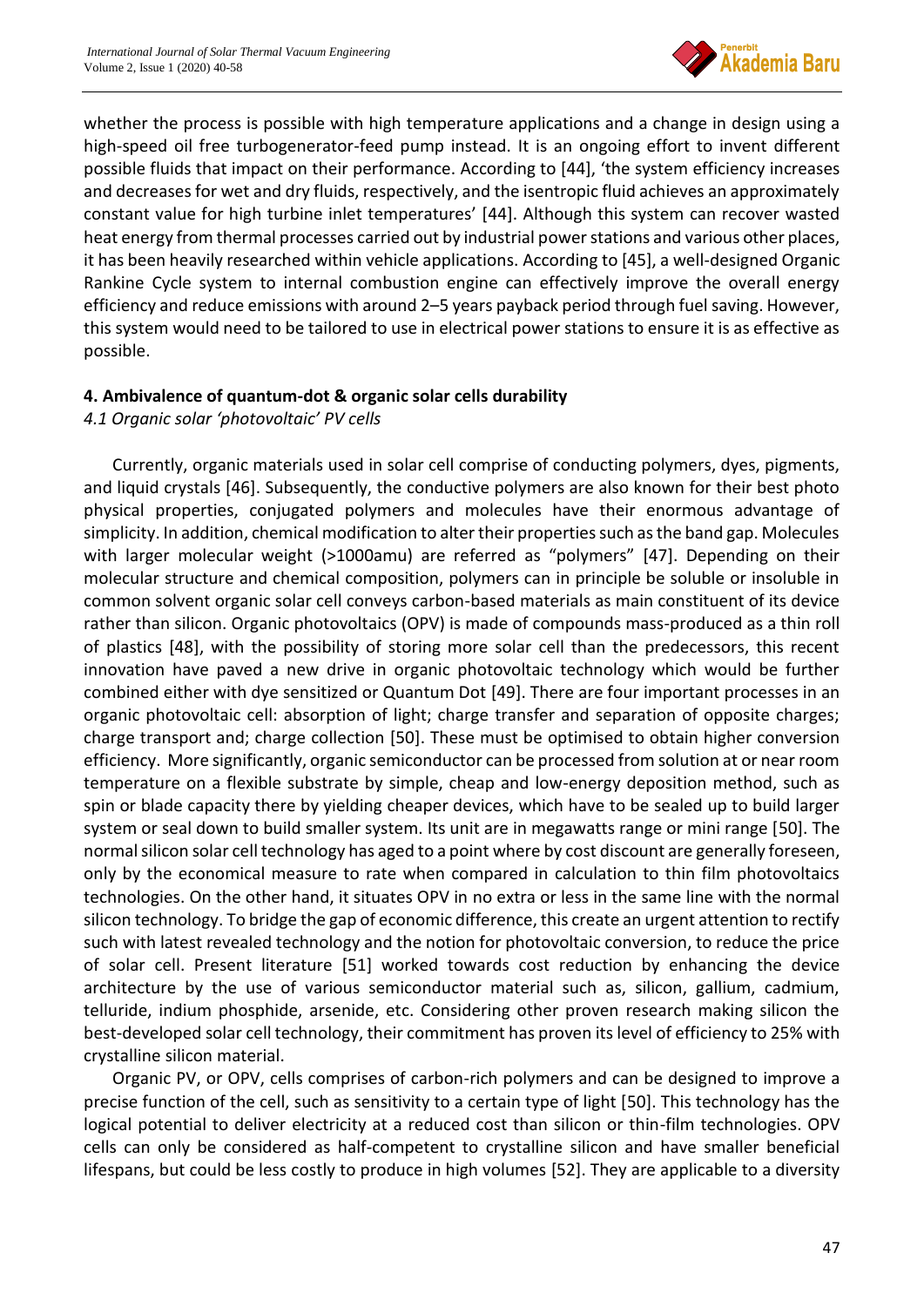

of supporting materials, making OPV able to serve a wider assortment of uses. Most semiconductor polymers have a power gap greater than 2.0eV (620nm), this limits the absorption of solar photons around 30%. Recent advances are of the use of carbon nanotubes and fullerenes, graphene as a type of nanostructured material [52] that have been considered highly promising in many applications of OPV due to its excellent electronic optical thermal and mechanical properties.

## *4.1.1 working principle*

It is well known that the intensity of solar radiation attaining on the atmosphere of earth is approximately 1353 kW/ $m<sup>2</sup>$  at the emitted radiations from the sun's photosphere at 6000 K temperature [53]. Ultraviolet (UV)-visible part from the sun light is a phenomenon present in organic photovoltaics that contributes about 10% of the total light output of the sun, majorly organic semiconductor is able to convey electric current and absorb light. This pose a unique difference to the present-day inorganic semiconductor materials [50]. The charge movement of organic materials at numerous extents is reduced as compared to that of inorganic compounds. A slow movement in organic semiconductor are partly composed by their relatively strong absorption coefficient (i.e. ≥  $10^5$  cm<sup>-1</sup>), which permit large absorption in  $\leq 100$ nm thick devices [54]. Another great dissimilarity between organic and inorganic semiconductor is that in inorganic materials light absorption (primary photoexcitation) generates free charges, separated at junction. While in organic materials, the result of the photoexcitation are electron hole pairs called Exciton. The Exciton are neutral excited states, with typical binding energy from 0.05 to  $> 1$  eV [48,54]. The Exciton diffusion length is typically 5-15nm; this is also in line towards their route of diffusion between decaying either radioactively or non-radiatively to ground state. In order to distinguish disordered organic materials and organic materials during photoconversion, organic solar cell operate in drift mode, while the functioning of crystalline silicon works on devices based on diffusive mode. Germinate pairs, describes the whole conversion process of sunlight into electricity by organic solar cell through intermediate charge separation approach. This requires strong application of electric field in order to split into free charge carriers [11]. This summary the five basic photovoltaic process which is made up of the following: photon absorption, with the formation of an excited state i.e. electron hole pair, exciton migration to a diffusion zone, charge separation takes place, charge transport to respective electrodes and collection of the charges by the electrodes.

## *4.1.2 Architectures*

The variation between the normal organic solar cell architectures lies usually in exciton splitting process. This takes place at different locations within the photovoltaic layer consists of single, bilayer heterojunction, multilayer heterojunction and bulk heterojunction.

## *4.1.2.1 Single layer*

A single organic layer, typically thermally evaporated, sandwiched between two metal electrodes with different metal electrodes with different working function. The charge separation requires a Schottky barrier at one of the organic electrode interfaces and the generated electric field is seldom sufficient to dissociate the Photogenerated excitons [48]. However, electrons tend to recombine with holes rather than to reach the electrode, its efficiency is 0.3% around the holes rather than to reach at the electrode. Its efficiency can be resolved with the introduction of multilayer organic photovoltaics.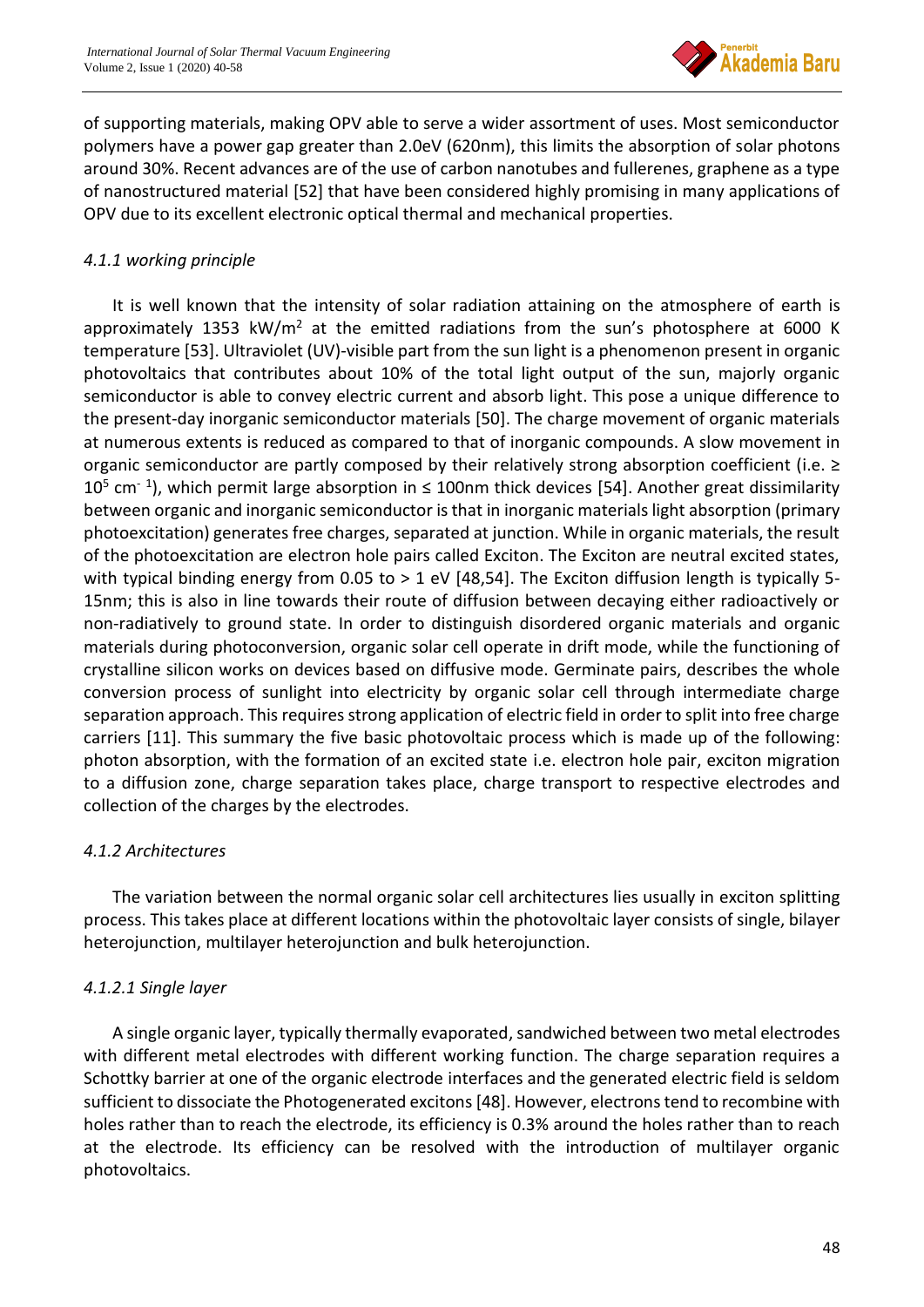

## *4.1.2.2 Bilayer heterojunction*

The concept of Tags cell is a bilayer device with efficiency of 1%, where donor / acceptor material is stacked together to form an organic heterojunction. A proper alignment of the energy levels between the donor and acceptor layer is fundamental for efficient exciton dissociation, the bilayer is sandwiched between two electrode whose working function match the donor HOMO and LMU, to facilitate the extraction between respective electrode. An advantage of bilayers as compared to when single cell is monomolecular charge transport after the exciton disassociation. In this, electron transport through the n-type acceptor (electron transport layer ETL) and hole through the p-type donor material (hole transport layer HTL), which allows effective separation of the charge, with great reduction towards charge recombination [55]. A bilayer solar cell can be extracted with several heterojunctions introduced in a cell that could be led to the so-called multilayer solar cell, where additional layers are added to the donor and acceptor. This layer does not improve photocurrent generation, but perform a different function in the cell, using buffer layer as keynote, it encourages hole (electron) accepting/transport/blocking properties [56].

## *4.1.2.3. Bulk heterojunction*

Bulk heterojunction is an interpenetration network of both phases in a mixed form. When surface area of the interface increases, the exciton can dissociate within the bulk. This process changes the two-dimensional interface of the bilayer approach being exchanged by a three –dimensional interpenetration network. Its first efficiency was 1% but currently from findings have been improved between 4% to 7.9%. The key interest arises in their reasonably high efficiency, low-cost and easy to fabricate features [57]. The readiness of this takes the processing techniques such as spin-coating, doctor blading, screen printing, inkjet printing and spray coating, this printing techniques. These are considered as one of the most alternative method, since it enables roll-to-roll fabrication of flexible material with large area while thin mechanics and operation principle are complex and not completely verified yet the preparation is simple.

## *4.1.2.4. Buffer layers*

Considering the difficulty encountered between the interface of organic materials and electrode, due to the charge carrier transport. In order to enhance it, a broadly used resolution is to introduce a thin interlayer, called buffer layer, these have numerous functions[54,57]. Between them, it adjusts the electronic performance of the adjacent materials; it guards the organics from the diffusion of the electrode, and hinder the untimely drop of oxygen and / or water molecules.

## *4.1.3. Characteristics*

- Photogenerated excitation ('excitons') are strong bounds and do not spontaneously dissociate into charge pairs. (Dissociates require an input of energy of ~100 meV to a few meV for a crystalline semi-conductor. This means that carrier generation does not necessarily result from the absorption of light.
- Charge transport proceeds by hopping between localized states, rather than transport within a band, and Mobility's are low.
- The spectral range of optical absorption is relatively narrow compared to the solar spectrum.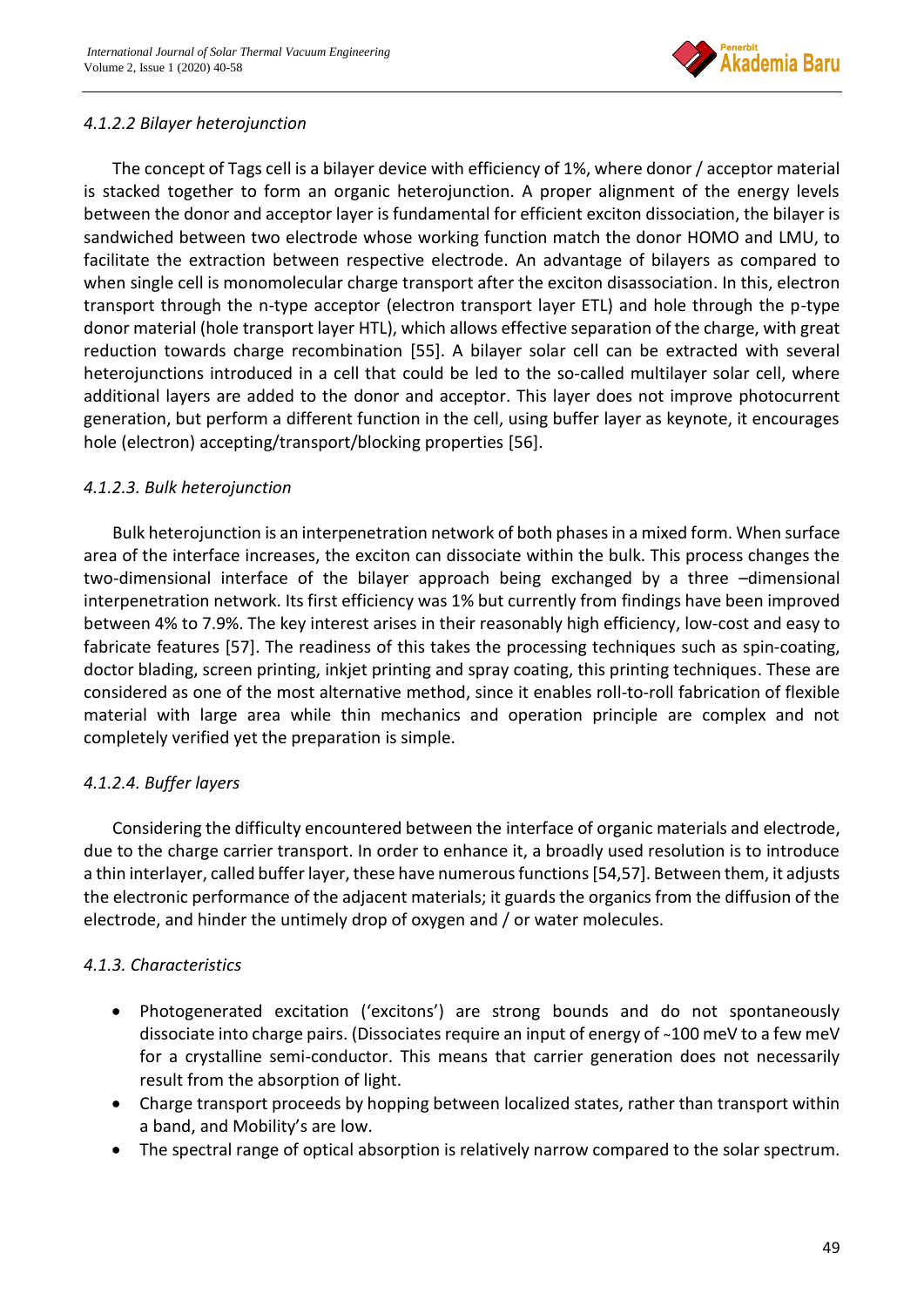

- Absorption coefficient are high  $(10^7 \text{ cm}^{-1})$  so that high optical densities can be achieved, at peak wavelength with films less than 100nm thick.
- Many materials are susceptible to degradation in the presence of oxygen or water.
- As one-dimensional semiconductors, their electronics and optical properties can be highly anisotropic. This is potentially useful for device design. [49]**.**

The initial throw above due to intermolecular van der Waals forces in organic solids are weak compared to bonds in inorganic crystals and much weaker than the intramolecular bonds. Low mobility is 'made worse' by the high degree of disorder present in many organic solids [49]. The optical excitations accessible to visible photons are usually π-to-π transitions. Most conjugated solids absorb in the blue green; absorption in the red or infrared is header to achieve. However, the absorption bandwidths depend on the degree of conjugation and wider spectral sensitivity can be achieved in highly conjugated dye molecule.

Following properties impose some constrain on organic photovoltaic devices [58].

- A strong driving force such as an electric field should be present to break up the Photogenerated Exciton.
- Low charge carrier mobility's limits the useful thickness of devices.
- Limited light absorption across the solar spectrum limits the photocurrent.
- Very thin devices mean interference effect can be important [59].
- Photocurrent is sensitive to temperature through hopping transport.

#### *4.2. Quantum-dot solar cells*

A Quantum Dot solar cell is described as a solar cell that incorporates quantum dots as its absorbing photovoltaics material. It was invented as a medium to replace bulk materials such as silicon, copper, indium gallium selenide (CIGS) or CdTe. Quantum dots exhibits band gap that are tunable across wide range of energy range by varying the dots' size. This property makes quantum dot outstanding and beneficial for multi-junction solar cell, which enables its different ranges to enhance efficiency, through harvesting multiple portions of the solar spectrum. Quantum dots are semiconducting element that have been made smaller in size to exciton Bohr radius and due to quantum mechanics consideration. Quantum dots can also be referred to as artificial atom [60]. Exciton are that carriers that generate the resultant quantized energy level. This action is being created by the combination of electrons and holes; the excitation is achieved below the bandgap energy. Quantum refinement effect represents behavioural variation into strong and weak stages of confinement of huge material dimension breakdown, to a lesser specific size approaching Exciton Bohr, diameter in relation to degree of coupling with electron and hole Exciton [58].

There are two constituents in the quantum technology that are the practical quantum revolution and the quantum mechanics revolution. The first being practical expresses the importance of Miniaturization i.e. to develop devices to the simplest most reduced state [49]. The essence is to help create devices with length-scales of nanometres that corresponds to the same scale as plank's constant based on quantum principle. The second quantum revolution reminds us about the necessity of to utilize our scientific mind set to manipulate our naturally endowed resources seen within us and turning it into how we want. The need for second quantum revolution through the aid of quantum mechanics contributes enormously towards human mind development to wisely make decisions to reface its environments through Quantum technology to redesign and fit into its environment. This latest technology could be ascribed to the latest invention ranging from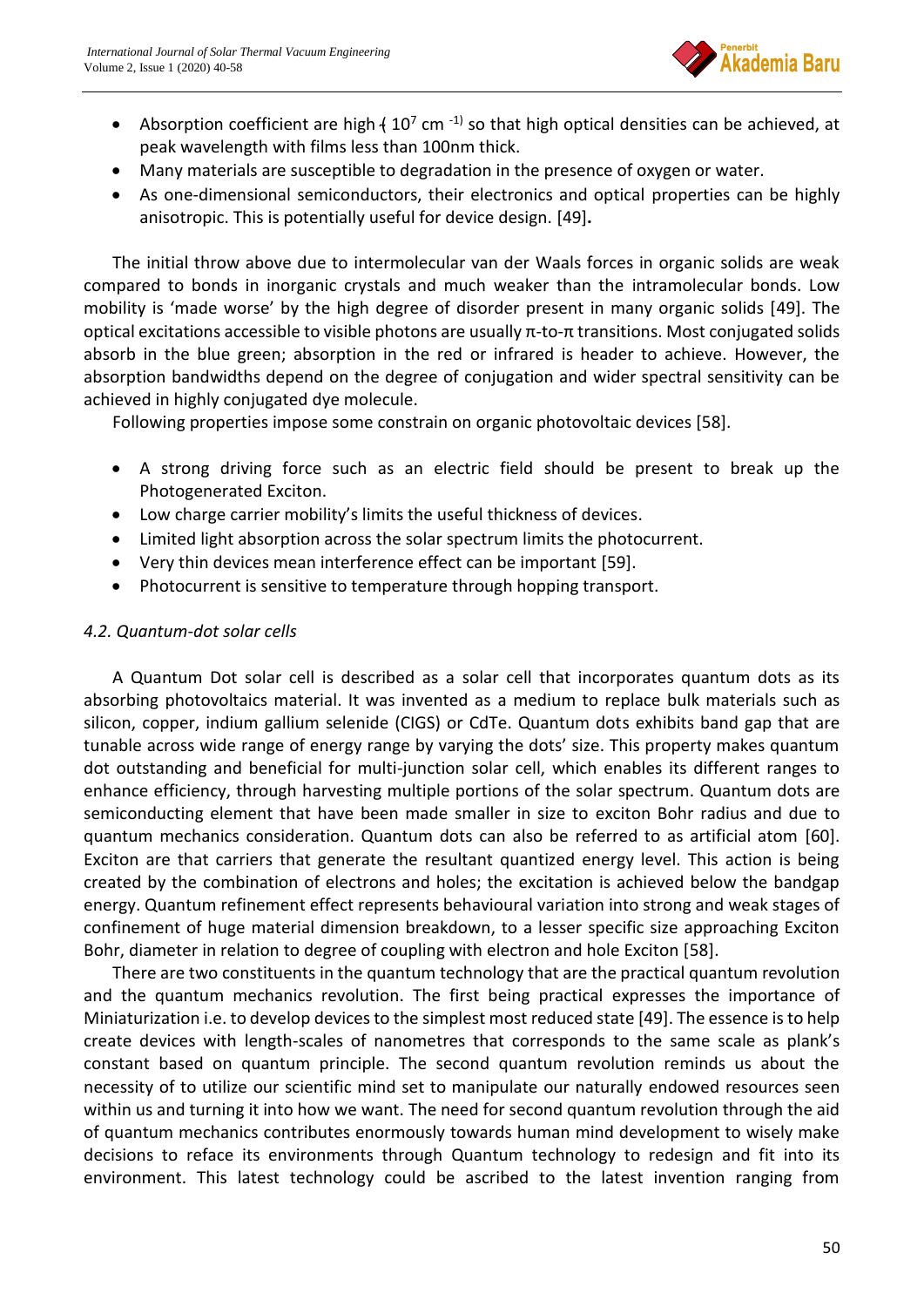

development of vacuum insulated glazed windows for zero energy buildings, electric vehicles, mobile devices and etc.

### *4.2.1 Techniques to establish quantum dot.*

Typically, there are four techniques that can be utilised to establish quantum dot. The transmission electron microscopy is one of the existing methods of quantum dot to perform visual imaging or micrograph at the nanometre is in the transmission electron microscope (TEM). The TEM operates with electron instead of photons, but exhibits same operational method as optical microscope, with condensing and objective lenses, observing the justified resolution of a TEM image, can be as high as 1.5Å, most semi-conductors applicable are Ge and ITO [61]. These two semiconductors matrix represents ITO, poly crystalline nature in view, while the darker region represents the Ge quantum dot. However, an image alone is not enough to estimate micrographs average quantum dot size and size distribution, it is assumed misleading most often by factors lacking sufficient picture of structure affects the result of getting good size distribution of TEM image. The optical absorption technique involves the direct measurement of band gap energy in semiconductor elements with a similar principle of TEM. This technique, as recalled. the predicted blue-shift in the band gap energy by reducing confinement measurement. It also compares the shift between germanium Ge, stating that its effect does not affect semiconductors such as cadmium telluride while comparing the shift of its optical band edge at 0.5eV. Raman vibrational spectroscopy work with a method called Raman's effect invented in 1928, this could be defined as elastics scattering of light by matter. Due to the change in the incident energy is determined by the type of molecule present, the scattered radiation from a sample can be collected and used to help characterise bonding length, strength, and type of molecular bonds inherent in a sample. It is also applicable in monitoring for monitoring the crystalline of material. Raman can be beneficial tools in analytically supporting the existence of quantum confinement effect in quantum dot films, it measures films that contain stress. Photoluminescence spectroscopy is an experimental measurement to probe the energy level in a quantum dot. It uses laser, tuned to appropriate wavelength; it lets the stick measurement of the change energy states present in the quantum dots [62]. Another benefit of this approach is to regulate the energy state existence in the fabricated structures. One of the recent developments is a Phosphate Buffered Saline (PbS) Quantum Dot that achieved about 3.88% power conversion efficiency with 22% average light-transmittance and with Molybdenum trioxide (MoO<sub>3</sub>) achieved 5.4% power conversion efficiency with 24.1% average light-transmittance.

Current research issues are substitution/compromises between electrical power conversion efficiency and average visible light transmittance. However, improving average light-transmittance decreases electrical power conversion efficiency and vice versa. A selective wavelength based single junction transparent photovoltaic film has a theoretical Shockley-Queasier (SQ) limit of 20.6% [63] conversion efficiency at 100% average visible light transmittance and the conversion efficiency can be increased by adding junctions. However, glass sheet alone has about 92% average visible light transmittance [64,65], and a typical double air-filled [66,67,68] or vacuum glazing [69,70] has approximately between 70 % and 80% average visible light transmittance [71] and it would drop to 70% with the application of a low emissivity (low-e) coating to further reduce the radiative heat transmission. However, the low-e coatings can be avoided or replaced with transparent PV film as the initial research suggests it would not make a huge impact on the thermal transmittance values [72,73,74] since vacuum insulation would be an advantage irrespectively.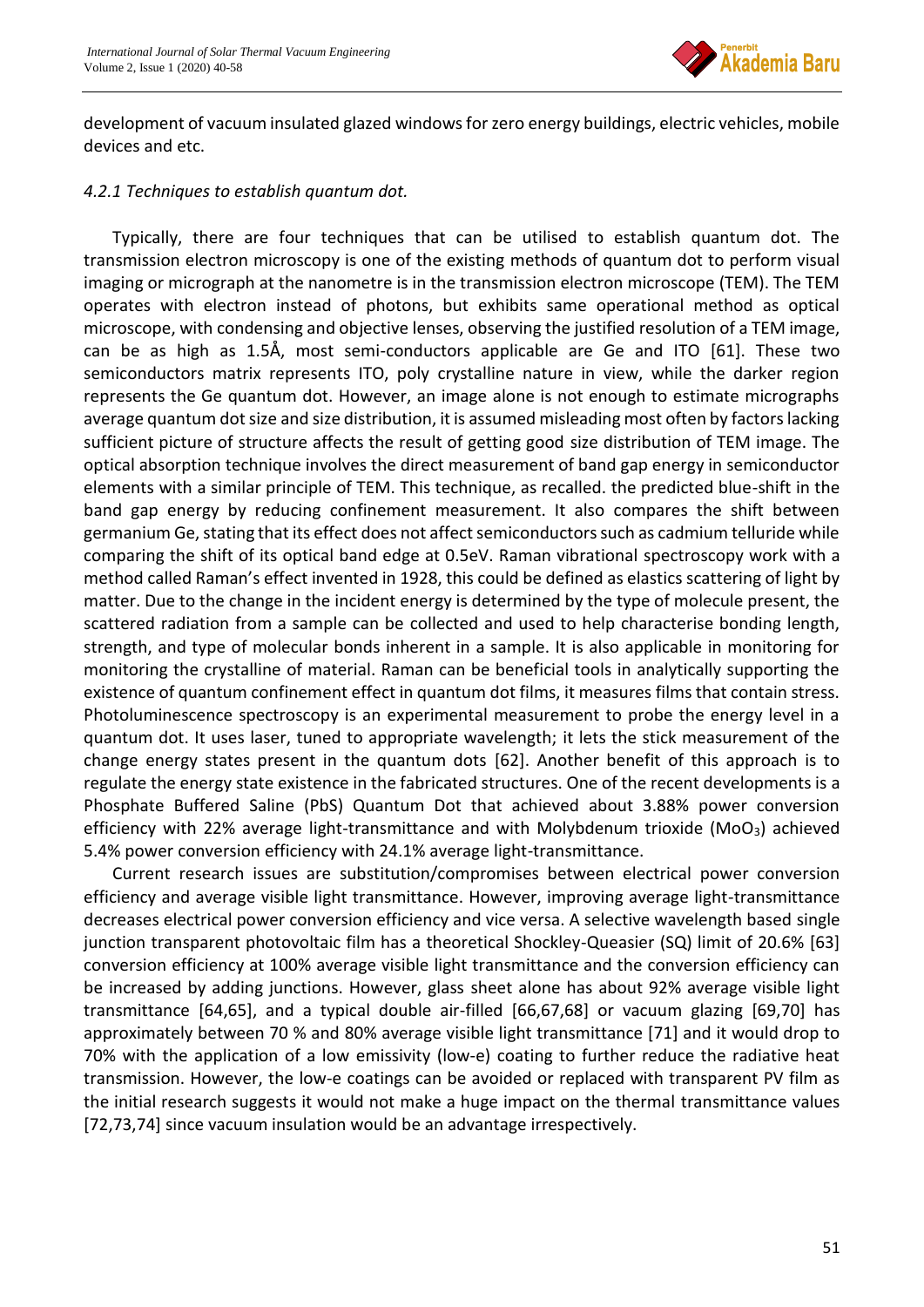

## *4.2.2. Applications*

A composite film with enhanced quantum dot loading effect that make the film highly transparent and options of tunability of its colour spectrum make the quantum dot solar cells highly attractive. Specifically, nowadays, there is a huge focus going on developing more energy-efficient transparent photovoltaic films with vacuum insulation [75-79] and the main focus is to improve both the transmission of visible light whilst maximizing the wavelength selective absorption of ultraviolet (UV) and near-infrared (NIR) light spectrum for power conversion. The future applications of this progressive technology will be of developing transparent films for vacuum insulated glazing [76,80,81], translucent vacuum insulation panel [75] and triple vacuum glazing [82,83] for the purpose of retrofitting [80] it and/or replacing traditional windows with vacuum insulation that will prove an enormous cost saving while modernising the buildings in this  $21<sup>st</sup>$  century for the reduction of energy requirement and improving the power generation with least compromise of the lighttransmittance.

### **5. Conclusions and future work recommendations**

This study provides abridged review of the manifestations of carbon capture & storage systems and the ambivalence of quantum-dot & organic solar cells. Following are the summary of the conclusive remarks:

- (i) This research implicates that CCS system is evolving in capturing  $CO<sub>2</sub>$  emissions over the next 50 years. Improvements are believed to achieve a norm to be employed by all coal-fired electrical power stations to further mitigate climate change. CCS systems are ideally a great way of capturing  $CO<sub>2</sub>$ that is emitted from a typical coal-fired electrical power stations, in order to prevent them from adding to the emissions that enter the atmosphere either in precombustion or post-combustion stages. Although, different manifestations are discussed for capturing and storing the  $CO<sub>2</sub>$ .
- (ii) As it currently stands, based on the different CCS systems discussed in this paper, the best method for mitigating climate change with use of CCS within coal-fired electrical power stations is difficult to conclude as each method has its benefits and drawbacks in terms of  $CO<sub>2</sub>$ capture rates, operating costs, toxicity and energy efficiency. For example, Chemical Looping Combustion appears to be the more energy efficient than Oxy-fuel CFBC and Ionic Liquids, and less expensive than Calcium Looping and Amine Scrubbing. Calcium Looping (Cal) and Ionic Liquids are also less toxic than Amine Scrubbing. The use of chemical solvent in Amine Scrubbing could be problematic but is very effective at removing  $CO<sub>2</sub>$  emissions, although Ionic Solvent technologies actually counter the need for using amine chemicals. Direct air technology is also very compelling at capturing  $CO<sub>2</sub>$  emissions, but it is highly expensive system for electrical power stations and not a cost-effective option. Chemical-Looping Combustion has been shown to achieve an 100% capture rate when combined with IGCC so could be argued to be the most effective CCS technology. The research undertaken in this paper shows that it is challenging to find an appropriate picture of costs, especially as much of these are estimated – because of the fact that these systems have not been widely used in electrical power stations and improvements are still being made. There have been pilots and trials of these systems, but it is clear that more research is needed. A lot of the research is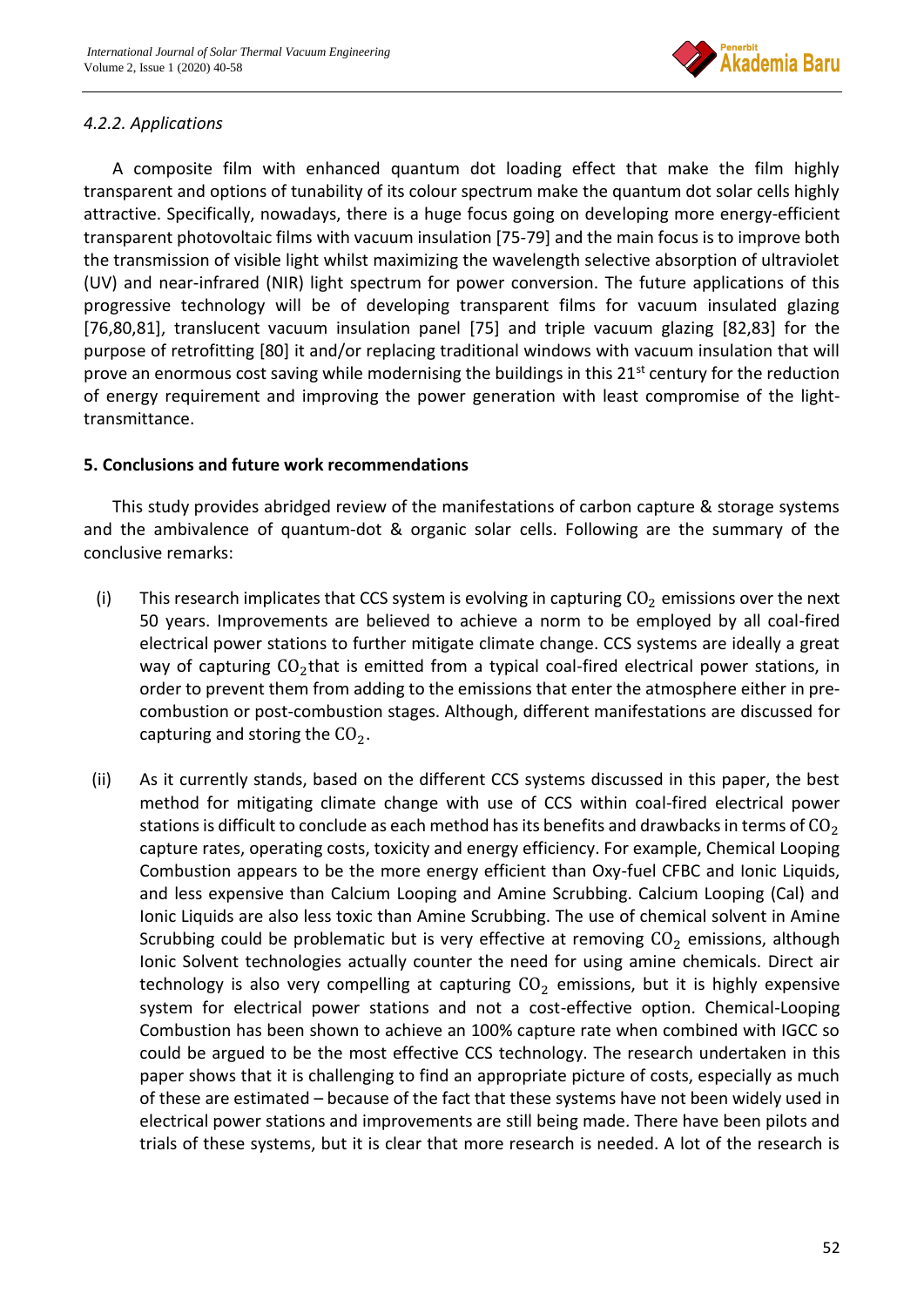

very bespoke and delves into other areas such as the use of these systems specifically with vehicles or with use of other emissions, use in other counties, etc.

- (iii) Nevertheless, it is abundantly clear that further research is still required for all CCS systems to be able to implement them widely in existing/new electrical power stations, with regards to improving their costs/performance. Combustive waste heat energy recovery systems also play a role besides CCS mitigating climate change as the different systems prevent any wasted heat energy from affecting the environment. Instead, they allow the wasted heat energy to be re-used possibly as a power source for the electrical power station. Although, thermoelectric is a great method, research has heavily hinted that organic Rankine cycle units can improve energy efficiency and reduce emissions. Waste heat energy recovery systems can be used in conjunction with  $CO<sub>2</sub>$  capture systems for further reduction of emissions impact from electrical power stations on climate change.
- (iv) The ambivalence of quantum dot and organic solar cells are briefly reviewed. It implicates that composite film with enhanced quantum dot effects will make the film highly transparent and options of tunability of its colour spectrum make the quantum dot solar cells highly attractive to vacuum insulated glazed windows and translucent vacuum insulation panels. Organic solar cells are carbon-rich polymers and can be designed to improve a precise function of the cell, such as sensitivity to a certain type of light. OPV cells can only be considered as half-competent to crystalline silicon and have smaller beneficial lifespans, but could be less costly to produce in high volumes. Current research issues are substitution/compromises between electrical power conversion efficiency and average visible light transmittance. However, improving average light-transmittance decreases electrical power conversion efficiency and vice versa.

#### **Acknowledgment**

This research work was supported by the international collaborations with co-authors and London South Bank University, Solar Thermal Vacuum Engineering Research Group. This research is selffunded and a self-initiated collaborative research work that did not receive any specific grant from funding agencies in the public, commercial, or not-for-profit sectors.

#### **References**

[1] Memon, S., T. Katsura, A. Radwan, S. Zhang, A. A. Serageldin, E. M. Abo-Zahhad, S. Sergey et al. "Modern eminence and concise critique of solar thermal energy and vacuum insulation technologies for sustainable low-carbon infrastructure." *International Journal of Solar Thermal Vacuum Engineering* 1, no. 1 (2020): 52-71. ISSN online (2716-6953).

<https://doi.org/10.37934/stve.1.1.5271>

- [2] Owusu, Phebe Asantewaa, and Samuel Asumadu-Sarkodie. "A review of renewable energy sources, sustainability issues and climate change mitigation." *Cogent Engineering* 3, no. 1 (2016): 1167990. <https://doi.org/10.1080/23311916.2016.1167990>
- [3] Solomon, Susan, Gian-Kasper Plattner, Reto Knutti, and Pierre Friedlingstein. "Irreversible climate change due to carbon dioxide emissions." *Proceedings of the national academy of sciences* 106, no. 6 (2009): 1704-1709. <https://doi.org/10.1073/pnas.0812721106>
- [4] Zheng, Ligang, ed. Oxy-fuel combustion for power generation and carbon dioxide (CO<sub>2</sub>) capture. *Elsevier*, (2011). ISBN: 978-1-84569-671-9.
- [5] Bell, Lon E. "Cooling, heating, generating power, and recovering waste heat with thermoelectric systems." *Science* 321, no. 5895 (2008): 1457-1461.
- [6] Memon, Saim. "Advanced Thermoelectric Materials for Energy Harvesting Applications." .*IntechOpen Publisher*, London, ISBN: 978-1-78984-529-7, (2020).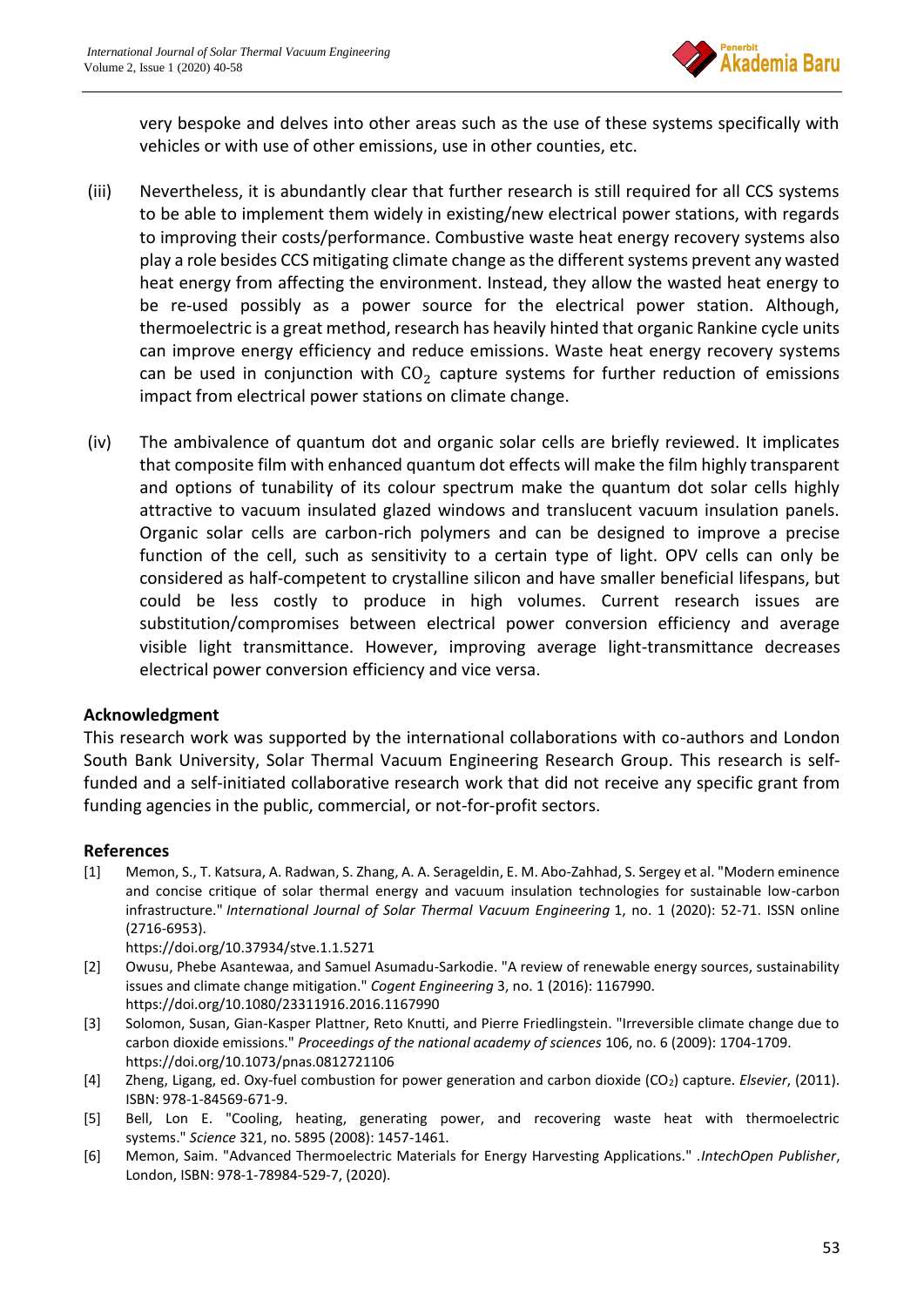

<https://doi.org/10.5772/intechopen.77430> [7] Memon, Saim. "Introductory Chapter: Introduction to Advanced Thermoelectric Materials for Energy Harvesting Applications", Advanced Thermoelectric Materials for Energy Harvesting Applications, *IntechOpen*, London. (2019). <https://doi.org/10.5772/intechopen.89640> [8] Goetzberger, Adolf, Christopher Hebling, and Hans-Werner Schock. "Photovoltaic materials, history, status and outlook." *Materials Science and Engineering: R: Reports* 40, no. 1 (2003): 1-46. [https://doi.org/10.1016/S0927-796X\(02\)00092-X](https://doi.org/10.1016/S0927-796X(02)00092-X) [9] Green, Martin A. "Silicon photovoltaic modules: a brief history of the first 50 years." *Progress in Photovoltaics: Research and applications* 13, no. 5 (2005): 447-455. <https://doi.org/10.1002/pip.612> [10] Singh, Girish Kumar. "Solar power generation by PV (photovoltaic) technology: A review." *Energy* 53 (2013): 1-13. <https://doi.org/10.1016/j.energy.2013.02.057> [11] Inganäs, Olle. "Organic photovoltaics over three decades." *Advanced materials* 30, no. 35 (2018): 1800388. <https://doi.org/10.1002/adma.201800388> [12] Boot-Handford, Matthew E., Juan C. Abanades, Edward J. Anthony, Martin J. Blunt, Stefano Brandani, Niall Mac Dowell, José R. Fernández et al. "Carbon capture and storage update." *Energy & Environmental Science* 7, no. 1 (2014): 130-189. <https://doi.org/10.1039/C3EE42350F> [13] Rochelle, Gary T. "Amine scrubbing for CO2 capture." *Science* 325, no. 5948 (2009): 1652-1654. <https://doi.org/10.1126/science.1176731> [14] Rao, Anand B., and Edward S. Rubin. "A technical, economic, and environmental assessment of amine-based CO2 capture technology for power plant greenhouse gas control." *Environmental science & technology* 36, no. 20 (2002): 4467-4475. <https://doi.org/10.1021/es0158861> [15] Romeo, Luis M., Irene Bolea, and Jesús M. Escosa. "Integration of power plant and amine scrubbing to reduce CO2 capture costs." *Applied Thermal Engineering* 28, no. 8-9 (2008): 1039-1046. <https://doi.org/10.1016/j.applthermaleng.2007.06.036> [16] Romeo, Luis M., Irene Bolea, and Jesús M. Escosa. "Integration of power plant and amine scrubbing to reduce CO2 capture costs." *Applied Thermal Engineering* 28, no. 8-9 (2008): 1039-1046. <https://doi.org/10.1016/j.applthermaleng.2007.06.036> [17] Ahn, Hyungwoong, Mauro Luberti, Zhengyi Liu, and Stefano Brandani. "Process configuration studies of the amine capture process for coal-fired power plants." *International Journal of Greenhouse Gas Control* 16 (2013): 29-40. <https://doi.org/10.1016/j.ijggc.2013.03.002> [18] Ramdin, Mahinder, Theo W. de Loos, and Thijs JH Vlugt. "State-of-the-art of CO2 capture with ionic liquids." *Industrial & Engineering Chemistry Research* 51, no. 24 (2012): 8149-8177. <https://doi.org/10.1021/ie3003705> [19] Brennecke, Joan F., and Burcu E. Gurkan. "Ionic liquids for CO2 capture and emission reduction." *The Journal of Physical Chemistry Letters* 1, no. 24 (2010): 3459-3464. <https://doi.org/10.1021/jz1014828> [20] Blamey, J., E. J. Anthony, J. Wang, and P. S. Fennell. "The calcium looping cycle for large-scale CO2 capture." *Progress in Energy and Combustion Science* 36, no. 2 (2010): 260-279. <https://doi.org/10.1016/j.pecs.2009.10.001> [21] Valverde, J. M., P. E. Sanchez-Jimenez, and Luis A. Perez-Maqueda. "Calcium-looping for post-combustion CO2 capture. On the adverse effect of sorbent regeneration under CO2." *Applied energy* 126 (2014): 161-171. <https://doi.org/10.1016/j.apenergy.2014.03.081> [22] Erans, María, Vasilije Manovic, and Edward J. Anthony. "Calcium looping sorbents for CO2 capture." *Applied Energy* 180 (2016): 722-742. <https://doi.org/10.1016/j.apenergy.2016.07.074> [23] Adams II, Thomas A., Leila Hoseinzade, Pranav Bhaswanth Madabhushi, and Ikenna J. Okeke. "Comparison of CO2 capture approaches for fossil-based power generation: review and meta-study." *Processes* 5, no. 3 (2017): 44. <https://doi.org/10.3390/pr5030044> [24] Keith, David W., Minh Ha-Duong, and Joshuah K. Stolaroff. "Climate strategy with CO 2 capture from the air." *Climatic Change* 74, no. 1-3 (2006): 17-45. <https://doi.org/10.1007/s10584-005-9026-x> [25] Ranjan, Manya, and Howard J. Herzog. "Feasibility of air capture." *Energy Procedia* 4 (2011): 2869-2876. <https://doi.org/10.1016/j.egypro.2011.02.193>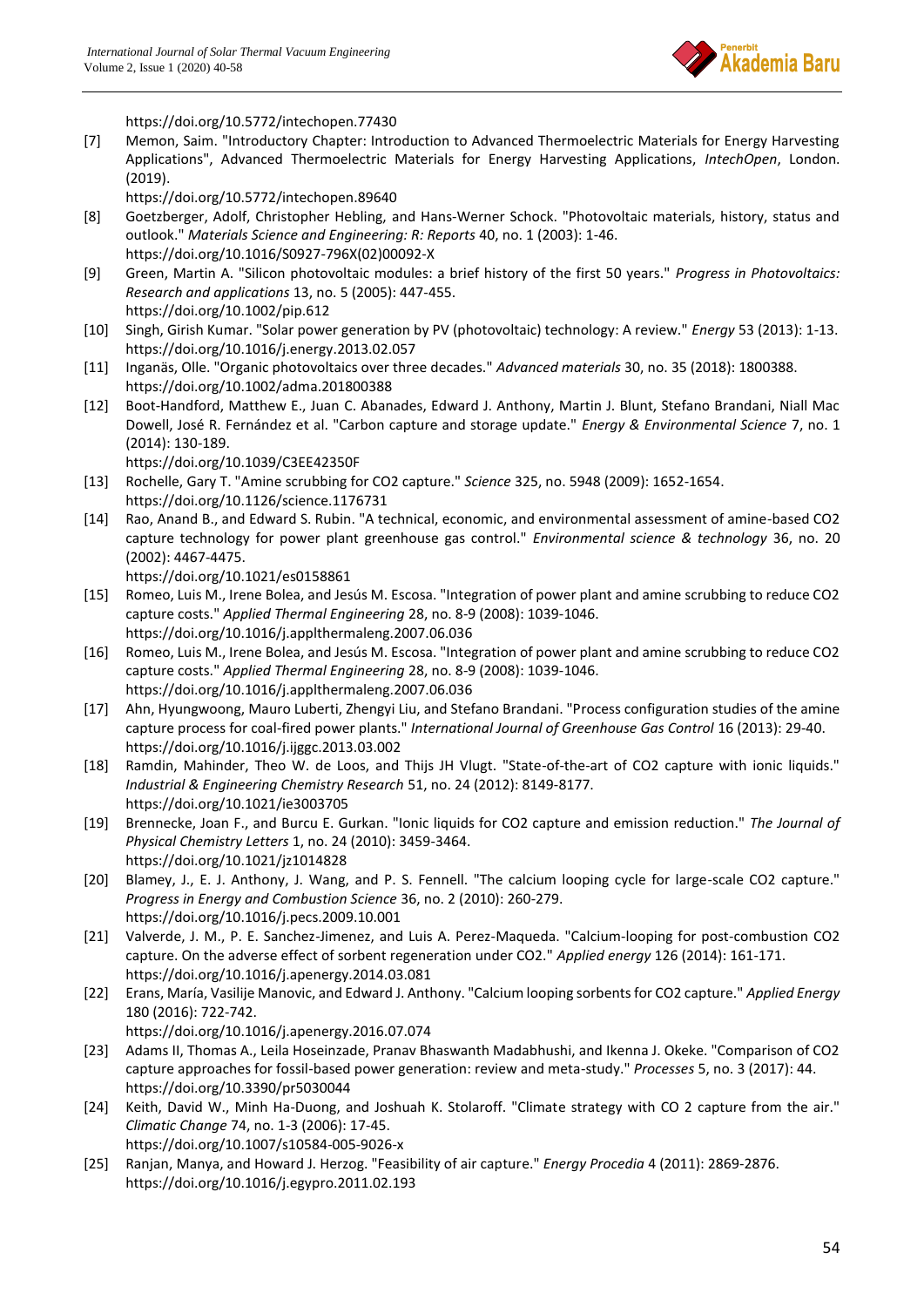

[26] Mathieu, P. "Oxyfuel combustion systems and technology for carbon dioxide (CO2) capture in power plants." In Developments and Innovation in Carbon Dioxide (CO2) Capture and Storage Technology, pp. 283-319. *Woodhead Publishing*, 2010.

<https://doi.org/10.1533/9781845699574.3.283>

- [27] Ishida, M., and H. Jin. "CO2 recovery in a power plant with chemical looping combustion." *Energy Conversion and Management* 38 (1997): S187-S192.
- [28] Hossain, Mohammad M., and Hugo I. de Lasa. "Chemical-looping combustion (CLC) for inherent CO2 separations a review." *Chemical Engineering Science* 63, no. 18 (2008): 4433-4451. <https://doi.org/10.1016/j.ces.2008.05.028>
- [29] Mantripragada, Hari C., and Edward S. Rubin. "Chemical looping for pre-combustion CO2 capture—performance and cost analysis." *Energy procedia* 37 (2013): 618-625.
- [30] Mukherjee, Sanjay, Prashant Kumar, Aidong Yang, and Paul Fennell. "Energy and exergy analysis of chemical looping combustion technology and comparison with pre-combustion and oxy-fuel combustion technologies for CO2 capture." *Journal of environmental chemical engineering* 3, no. 3 (2015): 2104-2114. <https://doi.org/10.1016/j.jece.2015.07.018>
- [31] Adanez, Juan, Alberto Abad, Francisco Garcia-Labiano, Pilar Gayan, and F. Luis. "Progress in chemical-looping combustion and reforming technologies." *Progress in energy and combustion science* 38, no. 2 (2012): 215-282. <https://doi.org/10.1016/j.pecs.2011.09.001>
- [32] Mattisson, Tobias, and Anders Lyngfelt. "Applications of chemical-looping combustion with capture of CO2." Second Nordic Minisymposium on CO2 Capture and Storage, Göteborg, Sweden (2001).
- [33] Stanger, Rohan, Terry Wall, Reinhold Spörl, Manoj Paneru, Simon Grathwohl, Max Weidmann, Günter Scheffknecht et al. "Oxyfuel combustion for CO2 capture in power plants." *International Journal of Greenhouse Gas Control* 40 (2015): 55-125.

<https://doi.org/10.1016/j.ijggc.2015.06.010>

- [34] Kunze, Christian, and Hartmut Spliethoff. "Assessment of oxy-fuel, pre-and post-combustion-based carbon capture for future IGCC plants." *Applied Energy* 94 (2012): 109-116. <https://doi.org/10.1016/j.apenergy.2012.01.013>
- [35] Mondal, Monoj Kumar, Hemant Kumar Balsora, and Prachi Varshney. "Progress and trends in CO2 capture/separation technologies: a review." *Energy* 46, no. 1 (2012): 431-441. <https://doi.org/10.1016/j.energy.2012.08.006>
- [36] Hu, Yukun, and Jinyue Yan. "Oxyfuel Combustion for CO2 Capture." *Handbook of Clean Energy Systems* (2015): 1- 29.
- [37] Espatolero, Sergio, and Luis M. Romeo. "Optimization of oxygen-based CFBC technology with CO2 capture." *Energy Procedia* 114 (2017): 581-588.

<https://doi.org/10.1016/j.egypro.2017.03.1200>

- [38] Memon, Saim, and Khawaja Noman Tahir. "Experimental and analytical simulation analyses on the electrical performance of thermoelectric generator modules for direct and concentrated quartz-halogen heat harvesting." *Energies* 11, no. 12 (2018): 3315. <https://doi.org/10.3390/en11123315>
- [39] Memon, Saim, Maekele Mihreteab, Takao Katsura, Ali Radwan, Shanwen Zhang, Ahmed A. Serageldin, and Essam M. Abo-Zahhad. "Experimental and theoretical performance evaluation of parabolic trough mirror as solar thermal concentrator to thermoelectric generators." *International Journal of Solar Thermal Vacuum Engineering* 1, no. 1 (2020): 22-38. ISSN online (2716-6953).
	- <https://doi.org/10.37934/stve.1.1.2238>
- [40] Makeen, Peter, Hani A. Ghali, and Saim Memon. "Experimental and Theoretical Analysis of the Fast Charging Polymer Lithium-Ion Battery Based on Cuckoo Optimization Algorithm (COA)." *IEEE Access* 8 (2020): 140486- 140496.

<https://doi.org/10.1109/ACCESS.2020.3012913>

[41] Khan, Asif, Saim Memon, and T. P. Sattar. "Integration and management of solar energy for electric vehicle charging station." In *Solar World Congress 2017-Innovation for the 100% renewable energy transformation*. Abu Dhabi, (2017). ISBN 978-3-981 465 9-7-6.

<https://doi.org/10.18086/swc.2017.16.03>

[42] Khan, Asif, Saim Memon, and Tariq Pervez Sattar. "Analyzing integrated renewable energy and smart-grid systems to improve voltage quality and harmonic distortion losses at electric-vehicle charging stations." *IEEE Access* 6 (2018): 26404-26415.

<https://doi.ord/10.1109/ACCESS.2018.2830187>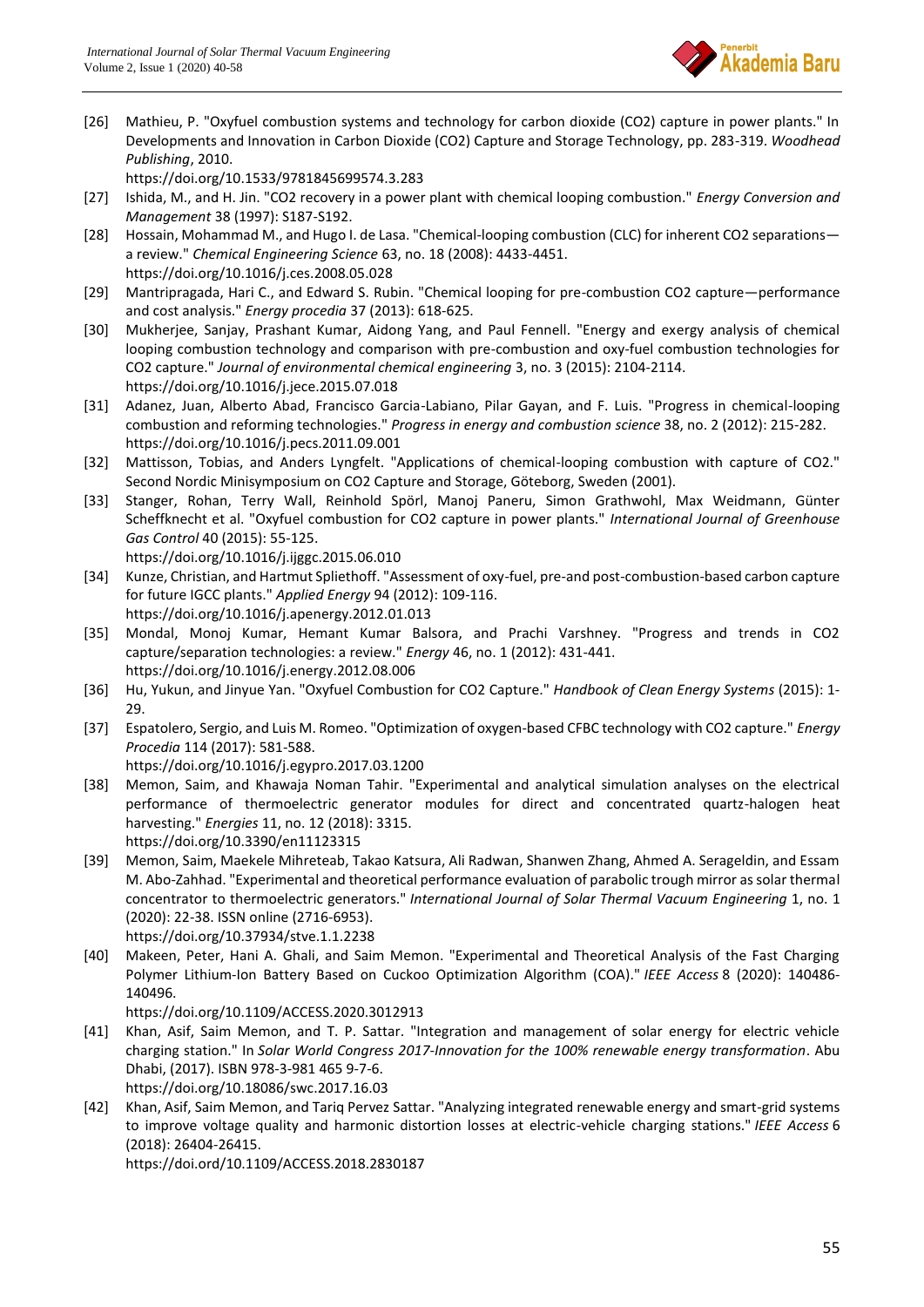

- [43] Larjola, Jaakko. "Electricity from industrial waste heat using high-speed organic Rankine cycle (ORC)." *International journal of production economics* 41, no. 1-3 (1995): 227-235. [https://doi.org/10.1016/0925-5273\(94\)00098-0](https://doi.org/10.1016/0925-5273(94)00098-0)
- [44] Hung, Tzu-Chen, T. Y. Shai, and S. Kong Wang. "A review of organic Rankine cycles (ORCs) for the recovery of lowgrade waste heat." *Energy* 22, no. 7 (1997): 661-667.

[https://doi.org/10.1016/S0360-5442\(96\)00165-X](https://doi.org/10.1016/S0360-5442(96)00165-X)

- [45] Lu, Yiji, Anthony Paul Roskilly, and Xiaoli Yu. "The Development and Application of Organic Rankine Cycle for Vehicle Waste Heat Recovery." In *Organic Rankine Cycle Technology for Heat Recovery*, p. 22. IntechOpen, 2018.
- [46] Fujishima, Daisuke, Hiroshi Kanno, Toshihiro Kinoshita, Eiji Maruyama, Makoto Tanaka, Makoto Shirakawa, and Kenichi Shibata. "Organic thin-film solar cell employing a novel electron-donor material." *Solar energy materials and solar cells* 93, no. 6-7 (2009): 1029-1032. <https://doi.org/10.1016/j.solmat.2008.11.034>
- [47] Huynh, Wendy U., Janke J. Dittmer, and A. Paul Alivisatos. "Hybrid nanorod-polymer solar cells." *science* 295, no. 5564 (2002): 2425-2427.

<https://doi.org/10.1126/science.1069156>

[48] Nelson, Jenny. "Organic photovoltaic films." *Current Opinion in Solid State and Materials Science* 6, no. 1 (2002): 87-95.

[https://doi.org/10.1016/S1359-0286\(02\)00006-2](https://doi.org/10.1016/S1359-0286(02)00006-2)

- [49] Bukowski, Tracie J., and Joseph H. Simmons. "Quantum dot research: current state and future prospects." *Critical Reviews in Solid State and Material Sciences* 27, no. 3-4 (2002): 119-142. <https://doi.org/10.1080/10408430208500496>
- [50] Janssen, René AJ, and Jenny Nelson. "Factors limiting device efficiency in organic photovoltaics." *Advanced Materials* 25, no. 13 (2013): 1847-1858. <https://doi.org/10.1002/adma.201202873>
- [51] Lizin, Sebastien, Steven Van Passel, Ellen De Schepper, Wouter Maes, Laurence Lutsen, Jean Manca, and Dirk Vanderzande. "Life cycle analyses of organic photovoltaics: a review." *Energy & Environmental Science* 6, no. 11 (2013): 3136-3149.

<https://doi.org/10.1039/C3EE42653J>

- [52] Parida, Bhubaneswari, S\_ Iniyan, and Ranko Goic. "A review of solar photovoltaic technologies." *Renewable and sustainable energy reviews* 15, no. 3 (2011): 1625-1636. <https://doi.org/10.1016/j.rser.2010.11.032>
- [53] El Chaar, L., and N. El Zein. "Review of photovoltaic technologies." *Renewable and sustainable energy reviews* 15, no. 5 (2011): 2165-2175. <https://doi.org/10.1016/j.rser.2011.01.004>
- [54] Brabec, Christoph J. "Organic photovoltaics: technology and market." *Solar energy materials and solar cells* 83, no. 2-3 (2004): 273-292. <https://doi.org/10.1016/j.solmat.2004.02.030>
- [55] Wang, Xin, Di Liu, and Jiuyan Li. "Organic photovoltaic materials and thin-film solar cells." *Frontiers of Chemistry in China* 5, no. 1 (2010): 45-60.
- [56] Tang, Ching W. "Two‐layer organic photovoltaic cell." *Applied physics letters* 48, no. 2 (1986): 183-185. <https://doi.org/10.1063/1.96937>
- [57] Li, Cheng, Yuhong Chen, Yubing Wang, Zafar Iqbal, Manish Chhowalla, and Somenath Mitra. "A fullerene–single wall carbon nanotube complex for polymer bulk heterojunction photovoltaic cells." *Journal of Materials Chemistry* 17, no. 23 (2007): 2406-2411. <https://doi.org/10.1039/B618518E>
- [58] Algar, W. Russ, Melissa Massey, and Ulrich J. Krull. "The application of quantum dots, gold nanoparticles and molecular switches to optical nucleic-acid diagnostics." *TrAC Trends in Analytical Chemistry* 28, no. 3 (2009): 292- 306.

<https://doi.org/10.1016/j.trac.2008.11.012>

- [59] Weickert, Jonas, Ricky B. Dunbar, Holger C. Hesse, Wolfgang Wiedemann, and Lukas Schmidt‐Mende. "Nanostructured organic and hybrid solar cells." *Advanced materials* 23, no. 16 (2011): 1810-1828. <https://doi.org/10.1002/adma.201003991>
- [60] Dowling, Jonathan P., and Gerard J. Milburn. "Quantum technology: the second quantum revolution." *Philosophical Transactions of the Royal Society of London. Series A: Mathematical, Physical and Engineering Sciences* 361, no. 1809 (2003): 1655-1674. <https://doi.org/10.1098/rsta.2003.1227>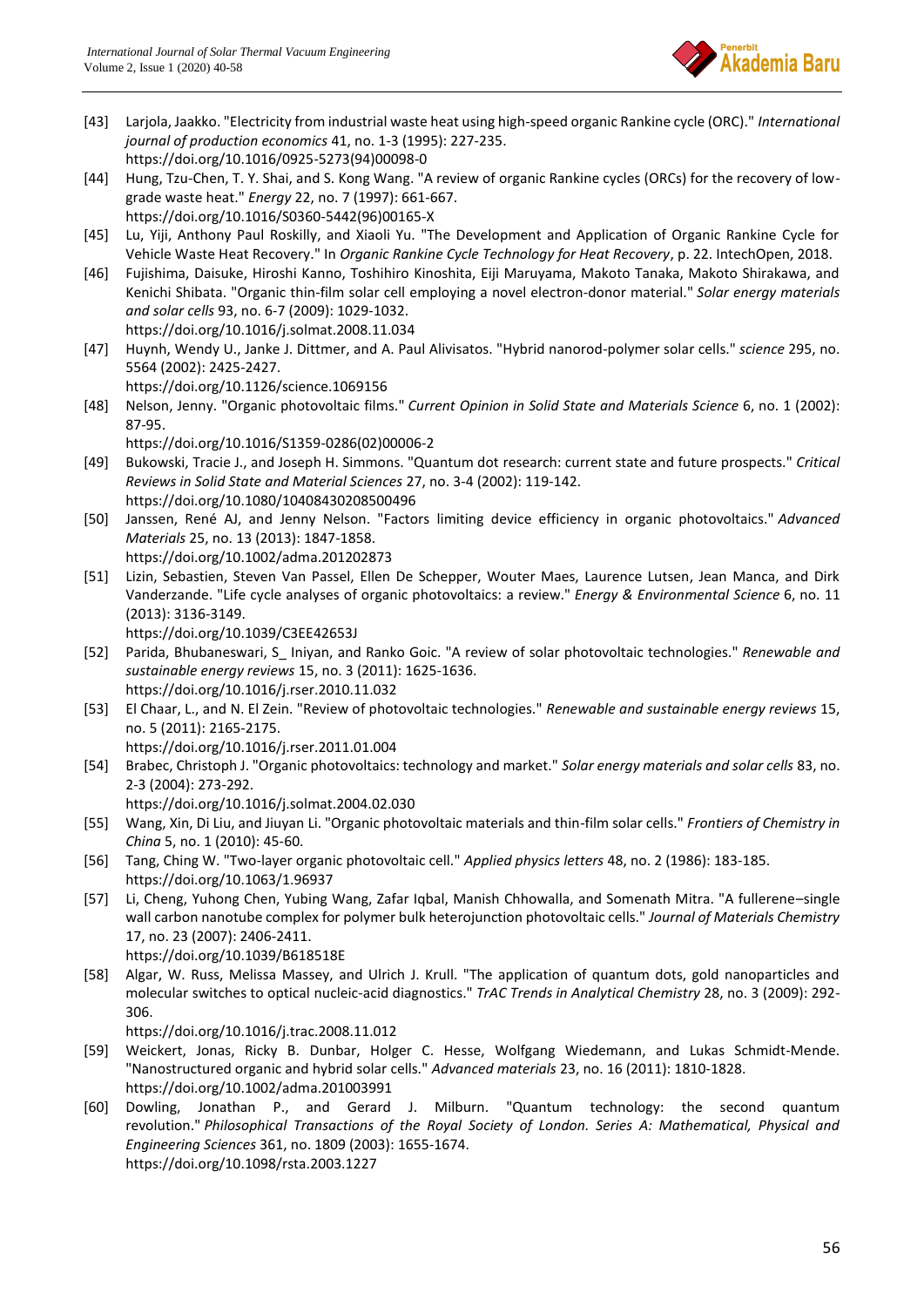

- [61] Jun, H. K., M. A. Careem, and A. K. Arof. "Quantum dot-sensitized solar cells—perspective and recent developments: a review of Cd chalcogenide quantum dots as sensitizers." *Renewable and Sustainable Energy Reviews* 22 (2013): 148-167.
- [62] Gao, Jianbo, Jianbing Zhang, Jao van de Lagemaat, Justin C. Johnson, and Matthew C. Beard. "Charge generation in PbS quantum dot solar cells characterized by temperature-dependent steady-state photoluminescence." *ACS nano* 8, no. 12 (2014): 12814-12825. <https://doi.org/10.1021/nn506075s>
- [63] Yang, Chenchen, and Richard R. Lunt. "Limits of visibly transparent luminescent solar concentrators." *Advanced Optical Materials* 5, no. 8 (2017): 1600851. <https://doi.org/10.1002/adom.201600851>
- [64] Zhang, Shanwen, Min Kong, Hong Miao, Saim Memon, Yanjun Zhang, and Sixing Liu. "Transient temperature and stress fields on bonding small glass pieces to solder glass by laser welding: Numerical modelling and experimental validation." *Solar Energy* 209 (2020): 350-362. <https://doi.org/10.1016/j.solener.2020.09.014>
- [65] Memon, Saim, Yueping Fang, and Philip C. Eames. "The influence of low-temperature surface induction on evacuation, pump-out hole sealing and thermal performance of composite edge-sealed vacuum insulated glazing." *Renewable energy* 135 (2019): 450-464. <https://doi.org/10.1016/j.renene.2018.12.025>
- [66] Memon, Saim. "Design, fabrication and performance analysis of vacuum glazing units fabricated with low and high temperature hermetic glass edge sealing materials." PhD diss., Loughborough University, 2013. <https://dspace.lboro.ac.uk/2134/14562>
- [67] Memon, Saim, and Philip C. Eames. "Predicting the solar energy and space-heating energy performance for solidwall detached house retrofitted with the composite edge-sealed triple vacuum glazing." *Energy Procedia* 122 (2017): 565-570.

<https://doi.org/10.1016/j.egypro.2017.07.419>

[68] Memon, Saim. "Analysing the potential of retrofitting ultra-low heat loss triple vacuum glazed windows to an existing UK solid wall dwelling." *International Journal of Renewable Energy Development (IJRED)* 3, no. 3 (2014): 161-174.

<https://doi.org/10.14710/ijred.3.3.161-174>

- [69] Memon, Saim, and Philip C. Eames. "Heat load and solar gain prediction for solid wall dwellings retrofitted with triple vacuum glazing for selected window to wall area ratios." In *World Renewable Energy Forum, WREF 2012*, vol. 6, pp. 4636-4643. ASES, 2012. ISBN: 9781622760923
- [70] Fang, Yueping, Saim Memon, Jingqing Peng, Mark Tyrer, and Tingzhen Ming. "Solar thermal performance of two innovative configurations of air-vacuum layered triple glazed windows." *Renewable Energy* 150 (2020): 167-175. <https://doi.org/10.1016/j.renene.2019.12.115>
- [71] Memon, Saim, and Philip C. Eames. "Solar energy gain and space-heating energy supply analyses for solid-wall dwelling retrofitted with the experimentally achievable U-value of novel triple vacuum glazing." *Journal of Daylighting* 4, no. 1 (2017): 15-25.

<https://doi.org/10.15627/jd.2017.2>

- [72] Memon, Saim. "Thermal Conductivity Measurement of Vacuum Tight Dual-Edge Seal for the Thermal Performance Analysis of Triple Vacuum Glazing." *Impact of Thermal Conductivity on Energy Technologies* (2018): 133. <http://dx.doi.org/10.5772/intechopen.74255>
- [73] Memon, Saim. "Design, development and thermal performance analysis of ultra-low heat loss triple vacuum glazing." In *Solar World Congress 2017-Innovation for the 100% renewable energy transformation*. Abu Dhabi. (2017) ISBN 978-3-981 465 9-7-6.

<https://doi.org/10.18086/swc.2017.15.04>

- [74] Katsura, Takao, Saim Memon, Ali Radwan, Makoto Nakamura, and Katsunori Nagano. "Thermal performance analysis of a new structured-core translucent vacuum insulation panel in comparison to vacuum glazing: Experimental and theoretically validated analyses." *Solar Energy* 199 (2020): 326-346. <https://doi.org/10.1016/j.solener.2020.02.030>
- [75] Radwan, Ali, Takao Katsura, Saim Memon, Ahmed A. Serageldin, Makoto Nakamura, and Katsunori Nagano. "Thermal and electrical performances of semi-transparent photovoltaic glazing integrated with translucent vacuum insulation panel and vacuum glazing." *Energy Conversion and Management* 215 (2020): 112920. <https://doi.org/10.1016/j.enconman.2020.112920>
- [76] Memon, Saim, and Philip C. Eames. "Design and development of lead-free glass-metallic vacuum materials for the construction and thermal performance of smart fusion edge-sealed vacuum glazing." *Energy and Buildings* (2020): 110430.